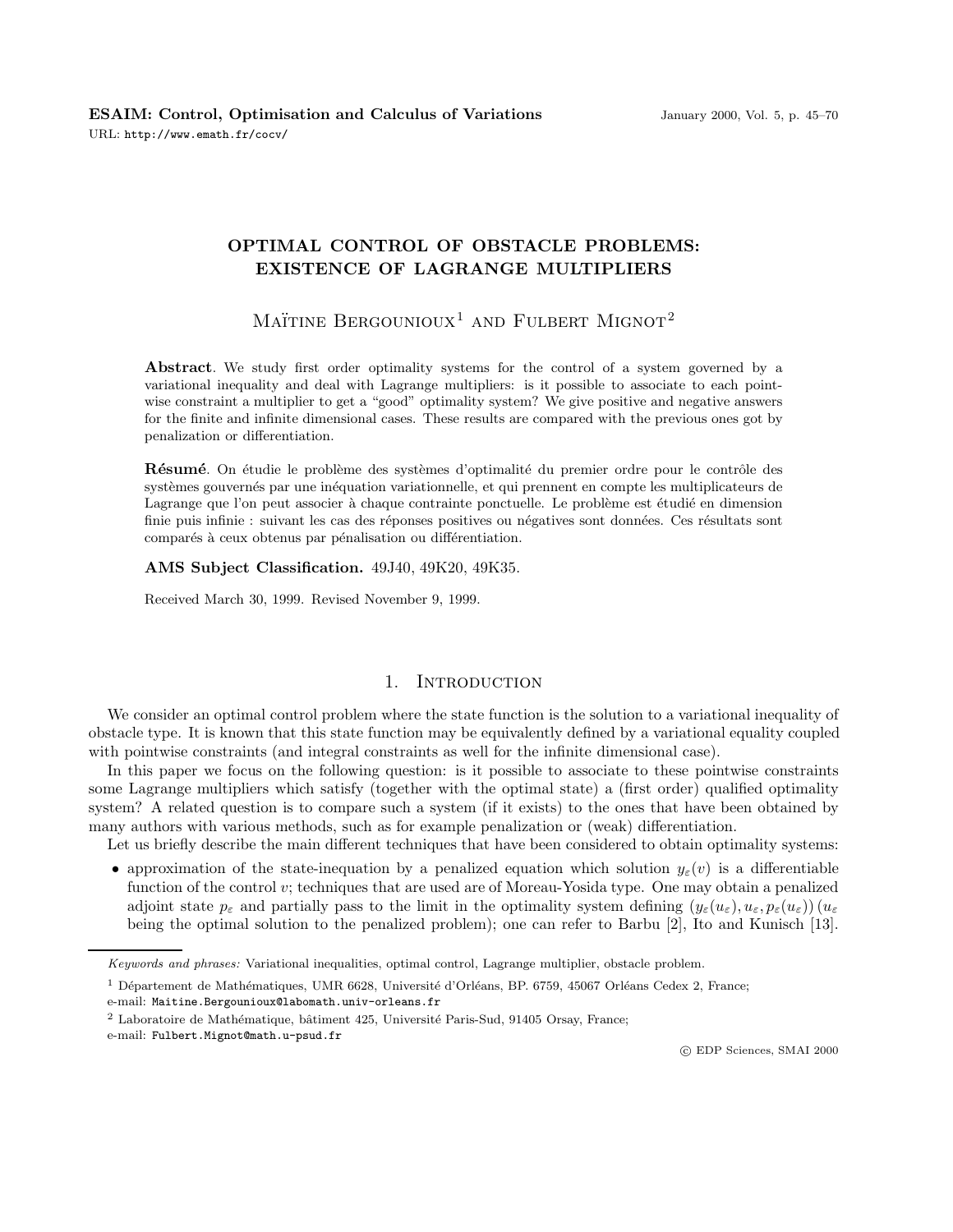Lagrange multipliers are exhibited and the optimality system is not far from the (qualified) Lagrange system (as defined in Sect. 2). We shall precisely compare these two systems in the sequel.

- Relaxation of the complementarity bilinear condition associated to the obstacle constraint  $(y, \xi)_n = 0$  to get  $(y,\xi)_n \leq \alpha$  and classical penalization of the different constraints (Bergounioux [3,4]). One obtains a Lagrange system for the approximated problem and related Lagrange multipliers that can be used numerically. However it is not possible to get a lot of informations for the limit problem (when  $\alpha \to 0$ ).
- Use of convex duality (Bergounioux and Dietrich [6]): define a Moreau-Yosida regularized function that involves the Variational Inequality and reformulate the optimal control as a minimization problem of the cost functional with a  $\mathcal{C}^1$  (non convex) equality constraint. Results are close to the ones of Wenbin and Rubio [20]. An optimality system exists under weak assumptions for a large class of (nonlinear) obstacle problems but the existence of "classical" Lagrange multpliers is not ensured.
- Study of the differentiability properties of the functional  $v \mapsto y(v)$  (solution to (2.1)) (Mignot [16]). The conical differentiablity of this mapping allows to derive a general optimality system but does not imply existence of Lagrange multipliers.
- Introduction of a generalized cost functional that takes into account the constraints given by the complementarity conditions (2.2) and use of admissible tests functions (Bermudez and Saguez [10], Mignot and Puel [17, 18]). Here, an optimality system is obtained with Lagrange multipliers and an adjoint equation "living" on the critical cone at the optimal solution. We shall prove that this system is equivalent to the Lagrange system in the finite dimensional case but not in the infinite dimensional case (we give a counter-example).
- Use of a Lagrangian function and first order conditions to get a saddle-point  $(\bar{y}, u, \bar{\xi}, p)$  (Bermudez and Saguez [9]). In this paper, the authors obtain a non qualified optimality system (similar to Kuhn-Karusch-Tucker system) with Lagrange multipliers. Nevertheless, they let the question of qualification open. When the space dimension is finite, we exhibit a class of systems for which the answer is positive and we provide a counter-example in a more general case. When the space dimension is infinite, a counter example shows that the qualification condition is quite hard to ensure.

Let us mention, at last the recent work of Adams *et al.* [1] about optimal control of the obstacle. In this paper the authors consider a different problem: indeed, they consider the obstacle function as the control and look for the optimal obstacle with respect of a given cost functional.

The paper is organized as follows: we first describe the problem and give the main results; we first consider a finite dimensional problem (which corresponds to the discretization of a continuous one for example): we are able to give positive or negative answers depending on the control space. In Section 3, we consider the infinite dimensional case and we prove that the so-called Lagrange system always implies the known optimality systems. However, there is no equivalence and we give a counter-example. The last sections are devoted to the proofs of these results.

## 2. Finite dimensional case

#### 2.1. **Problem statement**

We consider an optimal control problem where the state function is solution to the elliptic obstacle problem:

$$
\begin{cases}\ny \in K = \{\varphi, \varphi \in \mathbb{R}^n; \ \varphi_i \ge 0, \ i = 1, \dots, n\} \\
a(y, \ \varphi - y) \ge (f + Bv, \ \varphi - y)_n \qquad \forall \ \varphi \in K.\n\end{cases}
$$
\n(2.1)

- Here  $(\cdot, \cdot)_n$  is the canonical scalar product in  $\mathbb{R}^n$ , and  $|\cdot|_n$  will denote the euclidian norm in  $\mathbb{R}^n$ .
- a is a coercive, bilinear form defined on  $\mathbb{R}^n \times \mathbb{R}^n$ , associated to a  $n \times n$  matrix A.
- The control function v belongs to  $\mathcal{U} = \mathbb{R}^m$ , B is a linear operator:  $B \in \mathcal{L}(\mathbb{R}^m, \mathbb{R}^n)$  and  $f \in \mathbb{R}^n$ .
- $y \geq 0$  is understood componentwise:  $y_i \geq 0, i = 1, \ldots, n$ ; we shall denote

$$
\{y \ge 0\} = \{i \in \{1, ..., n\} \mid y_i \ge 0\} \text{ and } \{y = 0\} = \{i \in \{1, ..., n\} \mid y_i = 0\}.
$$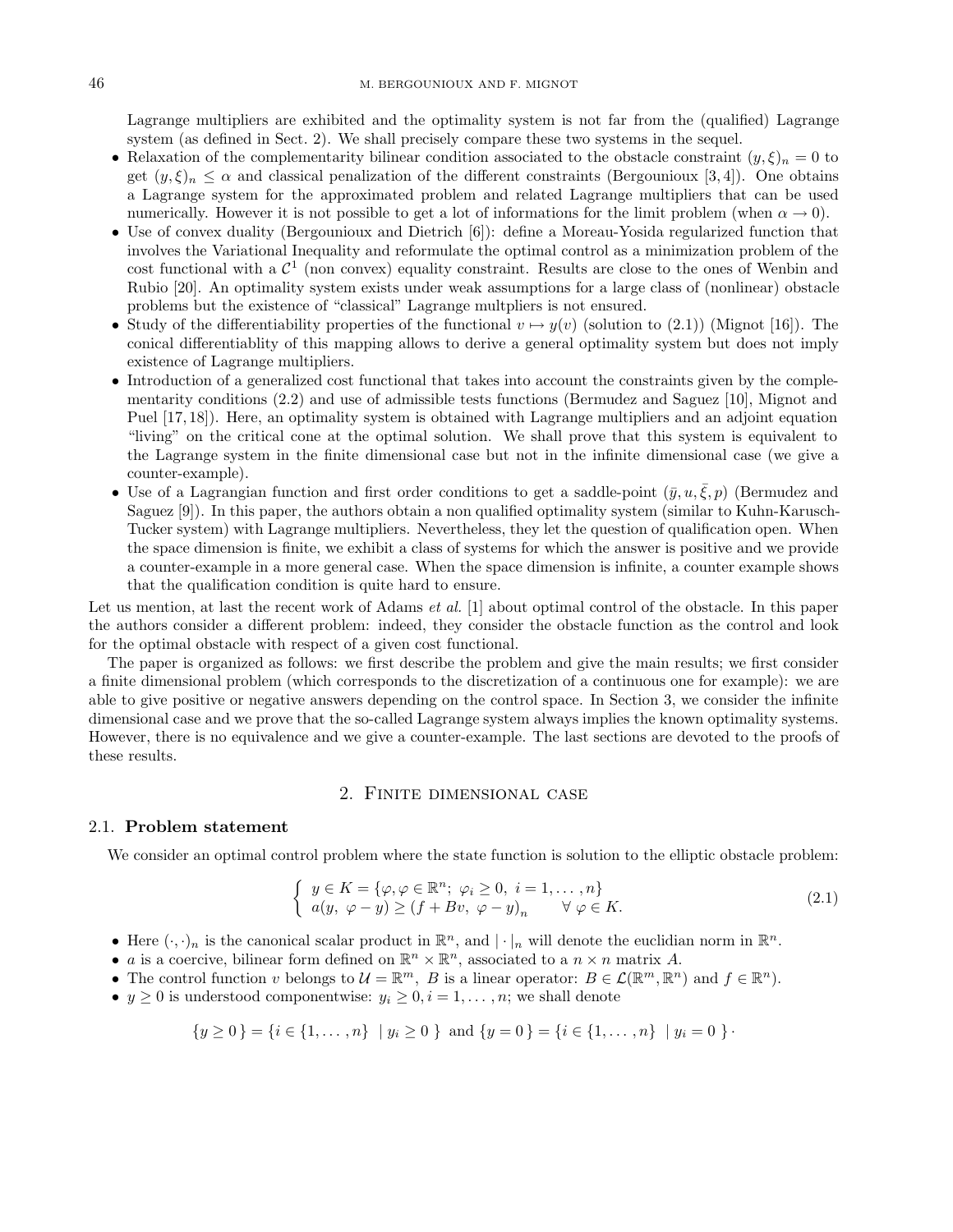Inequality (2.1) has a unique solution that we note  $y(v)$ ; moreover it is equivalent to the following system (**complementarity conditions**)

$$
\begin{cases}\n(y, v, \xi) \in \mathbb{R}^n \times \mathbb{R}^m \times \mathbb{R}^n, \\
Ay - (f + Bv) - \xi = 0, \\
(y, \xi)_n = 0, \\
y \ge 0, \xi \ge 0.\n\end{cases}
$$
\n(2.2)

The cost functional to be minimized is a classical one

$$
J(y(v), v) = \frac{1}{2} |Cy(v) - z_d|^2 + \frac{N}{2} |v|^2_m,
$$
\n(2.3)

where  $C \in \mathcal{L}(\mathbb{R}^n, \mathbb{R}^\ell)$ ,  $z_d \in \mathbb{R}^\ell$ ,  $N > 0$ ).

**Remark 2.1.** We may replace the canonical scalar product in  $\mathbb{R}^n$  by any equivalent scalar product defined for example by

$$
(y,z)_{L,n} = (Ly, z)_n,
$$

where  $L$  is a symmetric, positive and definite M-matrix. We recall that a M-matrix is a non singular matrix, such that all the diagonal elements are positive, the non-diagonal elements are non-positive and the elements of the inverse matrix are nonegative (see [12] for instance). We may also replace  $|v|^2_m$  by  $(L_m v, v)_m$  where  $L_m$ is a symmetric, positive and definite M-matrix as well; such a term appears if we think of a discretization of the  $L^2$ -norm with a Finite Element method. If the discretization is done with a Finite Difference method then  $L_m$  may be chosen as the identity matrix. Nevertheless, we keep the above setting (using the canonical scalar product) to make the presentation more clear.

It is well known that the following optimal control

$$
J(y(u), u) = \min_{v \in \mathbb{R}^m} J(y(v), v).
$$
 (2.4)

has at least a solution u.

First we define the **Lagrangian function** which plays an important role for our analysis.

We associate to the complementarity conditions (2.2) the application G and the cone K (K is the positive cone of  $\mathbb{R}^n$ :

$$
G: \mathbb{R}^n \times \mathbb{R}^m \times \mathbb{R}^n \longrightarrow \mathbb{R}^n \times \mathbb{R} \times \mathbb{R}^n \times \mathbb{R}^n
$$
  
\n
$$
(y, v, \xi) \longrightarrow (Ay - (f + Bv) - \xi, (y, \xi)_n, y, \xi),
$$
\n(2.5)

$$
\mathcal{K} = \{0\} \times \{0\} \times K \times K
$$
  
( $y(v), v, \xi$ ) solution to (2.2)  $\iff$   $(y, v, \xi) \in G^{-1}(\mathcal{K}).$  (2.6)

Define the polar cone of K:  $K^o = \{ \zeta, \forall y \in K, (\zeta, y) \leq 0 \} (= -K)$ . Then

$$
\mathcal{K}^o = \mathbb{R}^n \times \mathbb{R} \times (-K) \times (-K). \tag{2.7}
$$

The Lagrangian function  $\mathcal L$  is defined as follows

$$
(y, v, \xi) \in \mathbb{R}^n \times \mathbb{R}^m, q = (q_1, q_2, q_3, q_4) \in -\mathcal{K}^o = \mathbb{R}^n \times \mathbb{R} \times K \times K, \mathcal{L}(y, v, \xi, q) = J(y, v) - (q_1, Ay - (f + Bv) - \xi)_n - q_2 (y, \xi)_n - (q_3, y)_n - (q_4, \xi)_n,
$$
\n(2.8)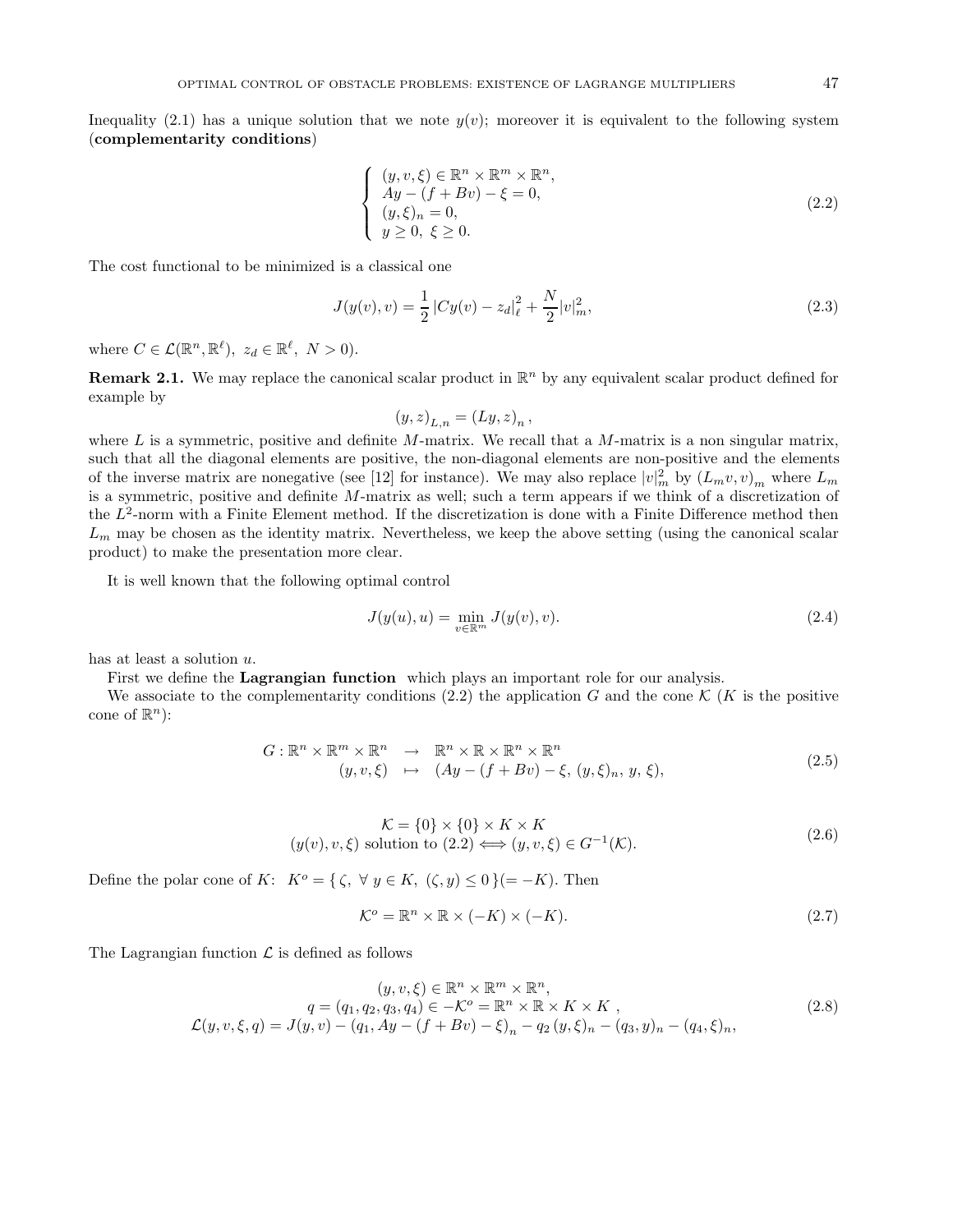that is, with the natural inner product of the constraints space (denoted  $((\cdot, \cdot))$ )

$$
\mathcal{L}(y, v, \xi, q) = J(y, v) + ((-q, G(y, v, \xi)))
$$
  

$$
(y, v, \xi) \in \mathbb{R}^n \times \mathbb{R}^m \times \mathbb{R}^n, -q \in \mathcal{K}^o.
$$

If the lagrangian function  $\mathcal L$  has a saddle point  $(\bar y, u, \bar \xi, p)$ ,

$$
\forall (y, v, \xi) \in \mathbb{R}^n \times \mathbb{R}^m \times \mathbb{R}^n, \forall q \in \mathbb{R}^n \times \mathbb{R} \times K \times K (= -\mathcal{K}^o),
$$
  

$$
\mathcal{L}(y, v, \xi, p) \ge \mathcal{L}(\bar{y}, u, \bar{\xi}, p) \ge \mathcal{L}(\bar{y}, u, \bar{\xi}, q),
$$

then the following (necessary) first order conditions are satisfied

$$
\frac{\partial \mathcal{L}(\bar{y}, u, \bar{\xi}, p)}{\partial(y, v, \xi)} = 0,
$$
\n(2.9a)

$$
\frac{\partial \mathcal{L}}{\partial q}(\bar{y}, u, \bar{\xi}, p)(q - p) \le 0, \ \forall \ q, -q \in \mathcal{K}^o.
$$
\n(2.9b)

Our goal is to study the system (2.9a, 2.9b) that we detail here after.

**Relation (2.9b)**. The function  $\mathcal{L}$  is affine with respect to q and the cone K is convex so that relation (2.9b) can written as

$$
\begin{cases} ((G(\bar{y}, u, \bar{\xi}), -q + p)) \leq 0, \forall q, -q \in \mathcal{K}^o \\ -p \in \mathcal{K}^o, \end{cases}
$$

that is

$$
G(\bar{y}, u, \bar{\xi}) \in \mathcal{K},\tag{2.10a}
$$

$$
-p \in \mathcal{K}^o \cap (\mathbb{R}G(\bar{y}, u, \bar{\xi}))^o.
$$
\n
$$
(2.10b)
$$

**Relation (2.9a)** yields

$$
DJ(\bar{y}, u, \bar{\xi}) - p \circ DG(\bar{y}, u, \bar{\xi}) = 0,
$$

that is

$$
DJ(\bar{y}, u, \bar{\xi}) = (DG(\bar{y}, u, \bar{\xi}))^*(p).
$$
\n(2.10c)

Therefore the first order necessary conditions associated to a saddle-point of  $\mathcal L$  are given by the three relations  $(2.10).$ 

**Remark 2.2** (Geometrical interpretation). Relation (2.10a) means that  $\bar{y} = y(u)$  is the solution to the variational inequality with a right-hand side control function  $u$ .

Relation  $(2.10b)$  gives a property for the Lagrange multiplier p:

$$
-p \in \left(\mathcal{S}_{G(\bar{y},u,\bar{\xi})}(\mathcal{K})\right)^{\circ} = \mathcal{K}^{\circ} \cap (\mathbb{R}G(\bar{y},u,\bar{\xi}))^{\perp},
$$

(The cone which vertex is  $G(\bar{y}, u, \bar{\xi})$  and based on K translated to 0 is denoted  $\mathcal{S}_{G(\bar{y}, u, \bar{\xi})}(\mathcal{K})$ .)

At last, equation (2.10c) makes the relation between the gradient of the cost functional and the Lagrange multiplier precise.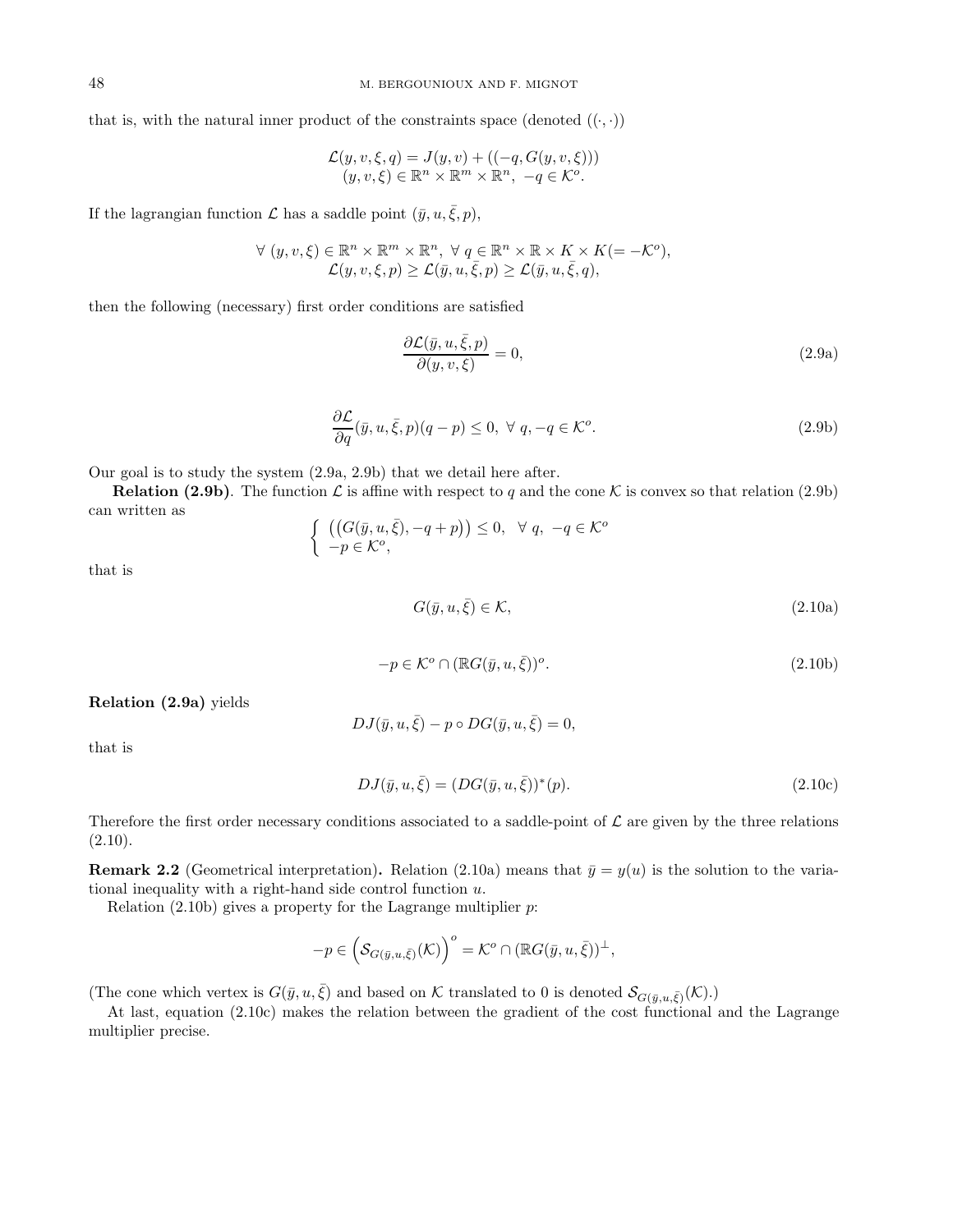Since the dimension space is finite, we may detail furthermore. Using the vectors components, relations (2.10) lead to

$$
(\bar{y}, u, \bar{\xi}) \in \mathbb{R}^n \times \mathbb{R}^m \times \mathbb{R}^n
$$

$$
p = (p_1, p_2, p_3, p_4) \in \mathbb{R}^n \times \mathbb{R} \times \mathbb{R}^n \times \mathbb{R}^n.
$$

• **State inequation**

$$
A\bar{y} - (f + Bu) - \bar{\xi} = 0
$$
\n
$$
\frac{\partial \mathcal{L}}{\partial q_1} = 0
$$
\n(2.11a)

$$
\bar{y} \ge 0 \qquad \qquad \frac{\partial \mathcal{L}}{\partial q_3} \le 0 \qquad (2.11b)
$$

$$
\bar{\xi} \ge 0 \tag{2.11c}
$$

$$
(\bar{y}, \bar{\xi})_n = 0 \qquad \qquad \frac{\partial \mathcal{L}}{\partial q_2} = 0. \tag{2.11d}
$$

• **Multipliers constraints**

$$
\begin{cases}\n p_3 \ge 0 & -p \in \mathcal{K}^o \\
 (p_3, \bar{y})_n = 0 & \left(\frac{\partial \mathcal{L}}{\partial q_3}, p_3\right) = 0\n\end{cases}\n\tag{2.12a}
$$

$$
\begin{cases}\n p_4 \ge 0 & -p \in \mathcal{K}^o \\
 (p_4, \bar{\xi})_n = 0 & \left(\frac{\partial \mathcal{L}}{\partial q_4}, p_4\right) = 0.\n\end{cases}\n\tag{2.12b}
$$

• **Adjoint system**

$$
A^*p_1 + p_2\bar{\xi} + p_3 = C^*(C\bar{y} - z_d) \qquad \frac{\partial \mathcal{L}}{\partial y} = 0. \qquad (2.13a)
$$

$$
B^* p_1 = -N u \qquad \qquad \frac{\partial \mathcal{L}}{\partial v} = 0 \tag{2.13b}
$$

$$
p_1 - p_2 \bar{y} - p_4 = 0
$$
\n
$$
\frac{\partial \mathcal{L}}{\partial \xi} = 0.
$$
\n(2.13c)

 $A^*$  (respectively  $B^*$ ,  $C^*$ ) denotes the adjoint operator (matrix) of A (respectively B, C). We have written on the right hand side, the meaning as Lagrangian derivatives at  $(\bar{y}, u, \bar{\xi}, p)$ .

Now we want to study the system (2.11–2.13) that we call **Lagrange system** associated to the control problem (2.1–2.4).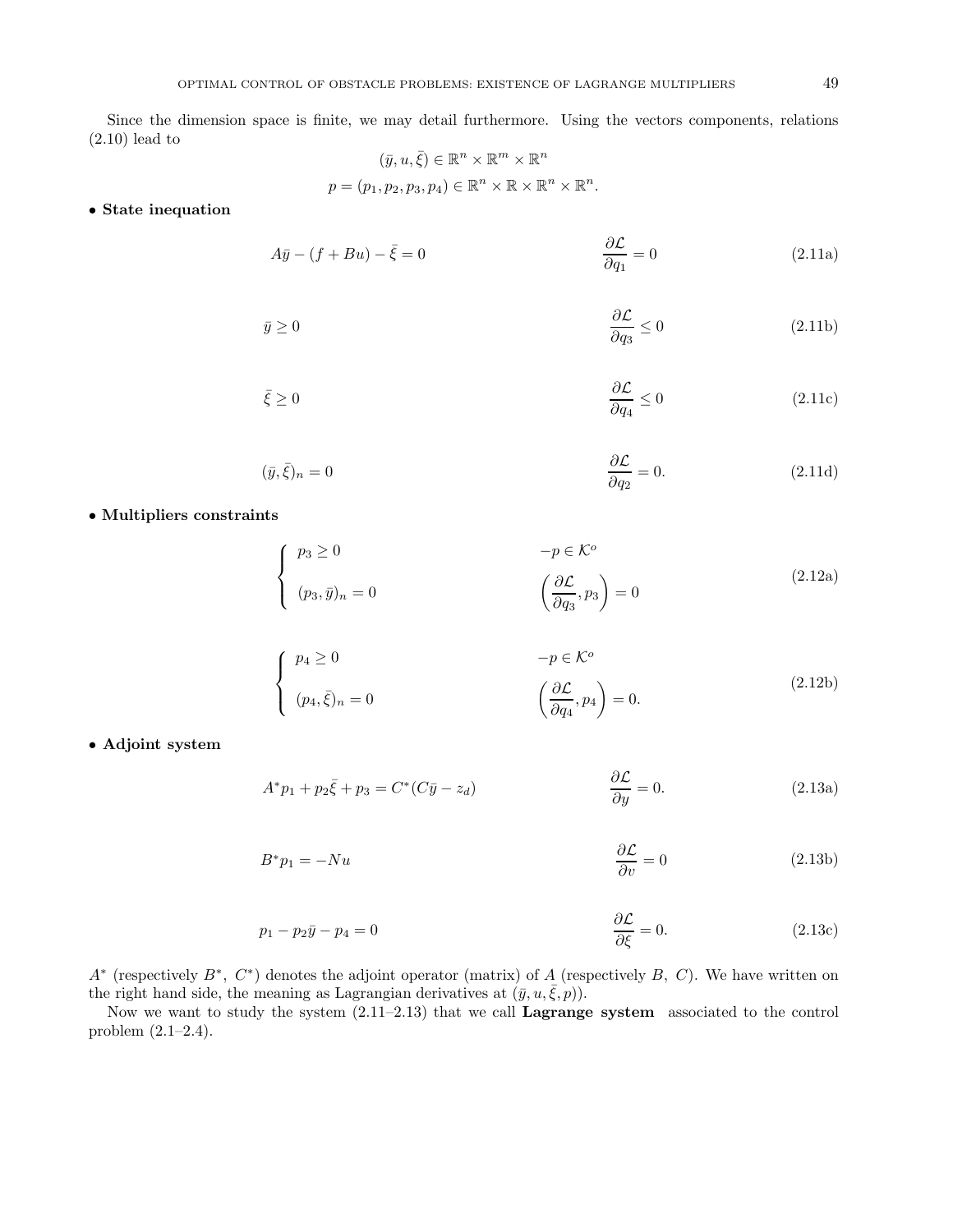**Remark 2.3.** In this paper we decided to focus on the unilateral obstacle problem. Of course we could consider many other variational inequalities as for example the one corresponding to

$$
K = \{ z \in V \mid |\nabla z(x)| \le 1, \text{ a.e. in } \Omega \}.
$$

Our purpose is to review and compare different optimality systems and we have decided to choose a "simple" framework. We have not studied this case and the analysis is certainly less easy.

#### 2.2. **Main results**

#### 2.2.1. A counter-example

Without any modification of the Lagrange system or without any additional assumption on the data, the existence of Lagrange multipliers for the optimal control problem we consider is not ensured. As a counterexample we consider the following: the control space is one dimensional, the state-space is  $\mathbb{R}^3$  and the matrix A is the matrix obtained with the discretization of the Laplacian operator  $-\frac{d^2}{dx^2}$  on [0,1] (Dirichlet conditions and 3-points discretization). We shall give details for this example in Section 5.

### 2.2.2. Comparison with optimality systems

We compare here the Lagrange system to the optimality system that have been obtained by Mignot [16] and Mignot and Puel [17, 18].

The (conical) differentiability properties of the state with respect to the control (Mignot [16] or the use of a generalized cost functional (Mignot and Puel [17, 18]) allow to get a useful optimality system (for many situations) which includes the systems obtained by penalization. We first prove here (Th. 2.4) that the system obtained in [17,18] is equivalent to the Lagrange system (for the finite dimensional case) that is, sets of solutions are the same. The precise result is given hereafter.

**Theorem 2.4.** The following assertions are equivalent: i) The optimality system  $(\mathcal{OS})_1$ : (2.1, 2.14, 2.15)

$$
\begin{cases}\n a(\bar{y}, \varphi - \bar{y}) \ge (f + Bu, \varphi - \bar{y})_n, \forall \varphi \in K \\
 \bar{y} \in K\n\end{cases}
$$
\n(2.1)

$$
\begin{cases}\n a(\varphi, p) \le C^*(C\bar{y} - z_d), \varphi)_n, & \forall \varphi \in S_{\bar{y}} \\
 p \in S_{\bar{y}} \stackrel{def}{=} \{ \varphi, \varphi_{|\{\bar{y}=0\}} \ge 0, \ (\varphi, \bar{\xi})_n = 0 \}\n\end{cases}
$$
\n(2.14)

$$
B^*p + Nu = 0\tag{2.15}
$$

has a solution  $(\bar{y}, u, p) \in \mathbb{R}^n \times \mathbb{R}^m \times \mathbb{R}^n$ .

ii) The Lagrange system  $(2.11-2.13)$  has a solution  $(\bar{y}, u, \bar{\xi}, p_1, p_2, p_3, p_4) \in \mathbb{R}^n \times \mathbb{R}^m \times \mathbb{R}^n \times \mathbb{R}^n \times \mathbb{R}^n \times \mathbb{R}^n \times \mathbb{R}^n$ . One switches from the solution to the Lagrange system (2.11, 2.12, 2.13) to the solution to optimality system  $(2.1, 2.14, 2.15)$  keeping  $\bar{y}$  and u and taking  $p = p_1$ .

Taking the previous counter-example into account, this equivalence result shows that the conical differentiability of the state with respect to the control is **not** a sufficient condition to get the existence of a solution to the optimality system  $(\mathcal{OS})_1$ . Let us recall criterion given in Mignot [16] to ensure the existence: if u is an optimal control (the control space is denoted  $\mathcal{U}$ ) then

$$
Dy(u)(\mathcal{U}) \subset A^{-1}(B(\mathcal{U}))
$$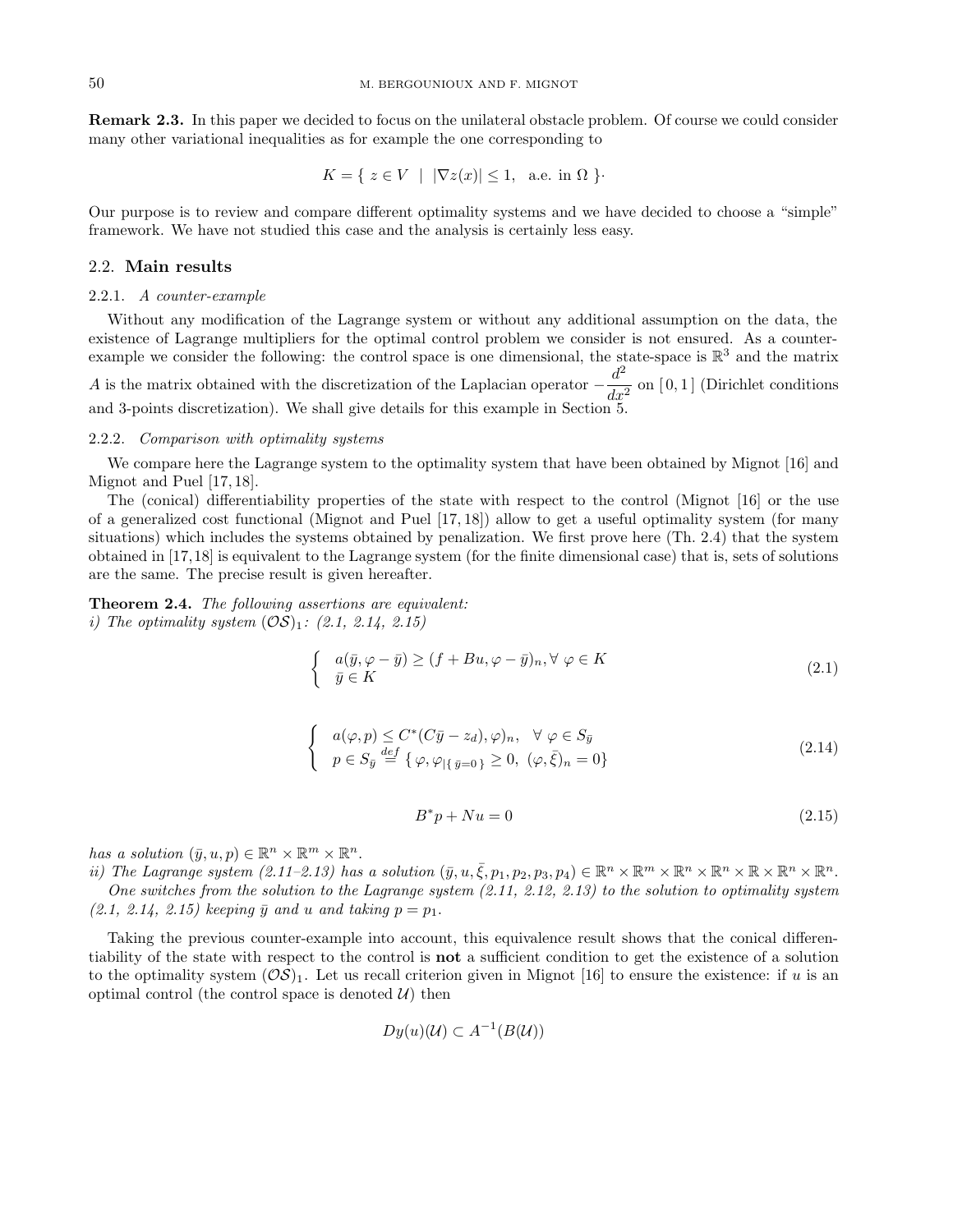is a sufficient condition. This assumption has the major inconvenient (as qualification conditions) to deal with a property of the optimal solution which is of course a priori unknown. The following result is a partial answer to this problem.

Thanks to the previous analysis, if the control space is  $\mathbb{R}^n$  and the state is defined by

$$
\begin{cases}\n a(y(v), \varphi - y(v)) \ge (f + v, \varphi - y(v))_n, \ \forall \ \varphi \in K \\
 y(v) \in K,\n\end{cases} \tag{2.16}
$$

the optimality system  $(\mathcal{OS})_1$  has a solution (Mignot and Puel [17]) and it is equivalent to the Lagrange system (2.11–2.13) with Theorem 2.4. Therefore, we are able to set a modified Lagrange system which allows to consider many other situations. More precisely, we consider a problem where

• the control space is  $\mathbb{R}^m \subset \mathbb{R}^n$ :

$$
\mathbb{R}^m = \{(v_i)_{i=1,\dots,n}, \ v_{m+1} = \dots = v_n = 0\},\tag{2.17}
$$

- the state function is solution to  $(2.16)$ ,
- the bilinear form  $a$  of (2.16) is associated to a M-matrix  $A$ ;

$$
a(\varphi, \psi) = (A\varphi, \psi) = \sum_{i,j=1}^{n} a_{ij} \varphi_j \psi_i,
$$

 $\bullet$  the cost functional is given by  $(2.3)$ .

We get the following result

**Theorem 2.5.** Consider the optimal control problem defined above such that f satisfies

$$
\forall i = m+1, \dots, n, \qquad f_i \ge 0. \tag{2.18}
$$

If u is an optimal control and if we denote  $\bar{y} = (\bar{y}^1, \bar{y}^2) \in \mathbb{R}^m \times \mathbb{R}^{n-m}$ ,  $\bar{\xi} = (\bar{\xi}^1, \bar{\xi}^2) \in \mathbb{R}^m \times \mathbb{R}^{n-m}$ , there exists  $(p_1, p_2, p_3, p_4) \in \mathbb{R}^n \times \mathbb{R} \times \mathbb{R}^m \times \mathbb{R}^m$  solution to

$$
\begin{cases}\nA\bar{y} - f - Bu - \bar{\xi} = 0 \\
\bar{y} \ge 0, \ \bar{\xi} \ge 0, \ (\bar{y}, \bar{\xi})_n = 0.\n\end{cases}
$$
\n(2.19)

$$
p_3 \ge 0 \t\t (p_3, \bar{y}^1)_m = 0,\t\t (2.20a)
$$

$$
p_4 \ge 0 \qquad (p_4, \bar{\xi}^1)_m = 0. \tag{2.20b}
$$

$$
A^*p_1 + p_2\bar{\xi} + Bp_3 = C^*(C\bar{y} - z_d),\tag{2.21a}
$$

$$
B^* p_1 = -Nu \t{,} \t(2.21b)
$$

$$
B^* p_1 - p_2 \bar{y}^1 - p_4 = 0 \tag{2.21c}
$$

where B is the canonical injection from  $\mathbb{R}^m$  to  $\mathbb{R}^n$ .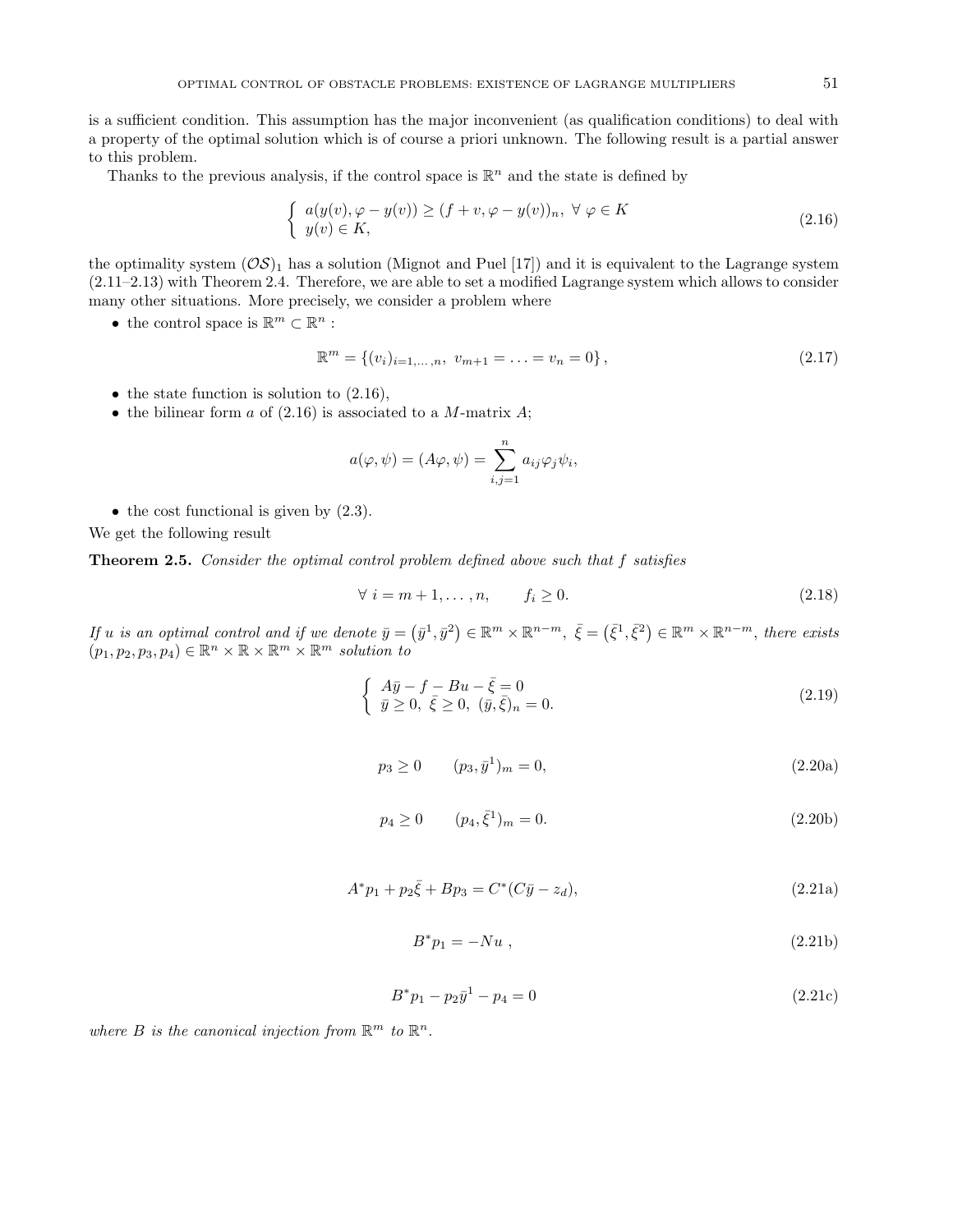**Remark 2.6.** This "modified" Lagrange system is different from the previous one  $(2.11-2.13)$  since multipliers  $p_4$  and  $p_3$  belong to  $\mathbb{R}^m$  (and no longer to  $\mathbb{R}^n$ ) and relation (2.21c) lives in  $\mathbb{R}^m$ .

**Remark 2.7.** This result will allow to treat the approximated problem for the control of unilateral problems in  $H_o^1(\Omega)$  with  $L^2(\omega)$ , as control space,  $\omega \in \Omega$  and  $f \geq 0$  on  $(\Omega \setminus \omega)$ . We detail with Example 3.3.1.

2.2.3. Comparison to optimality systems obtained via a penalization method

Now, we focus on the comparison of the Lagrange system to the optimality system that has been obtained by Ito and Kunisch [13, 14].

Noting the equivalence between

$$
\xi = \max(0, \xi - cy), (c > 0)
$$

and the complementarity conditions

$$
y \ge 0, \ \xi \ge 0, \ (y, \xi)_n = 0,
$$

Ito and Kunisch [14] have obtained an optimality system (with a penalization method) for the case of unilateral control problems with smooth data; this system precises the one obtained before by Barbu [2]. The adaptation of the Ito and Kunisch system to the finite dimensional case (with the previous notations) ascertains that the following system  $(\mathcal{OS})_2$  has (at least) a solution corresponding to the optimal state

$$
(\bar{y}, u, \bar{\xi}, p, \mu) \in \mathbb{R}^n \times \mathbb{R}^m \times \mathbb{R}^n \times \mathbb{R}^n \times \mathbb{R}^n
$$
  

$$
\begin{cases} A\bar{y} = f + Bu + \bar{\xi} \\ \bar{y} \ge 0, \ \bar{\xi} \ge 0, \ (\bar{y}, \bar{\xi})_n = 0 \\ A^*p + \mu = C^*(C\bar{y} - z_d) \\ \mu_i \ \bar{y}_i = 0, \qquad i = 1, \dots, n, \\ p_i \ \bar{\xi}_i = 0, \qquad i = 1, \dots, n, \\ p_i \ \bar{\xi}_i = 0, \qquad i = 1, \dots, n, \\ (p, \mu)_n = 0, \\ B^*p = -Nu. \end{cases}
$$

Considering the Lagrange system (2.11–2.13) we recover  $(\mathcal{OS})_2$ , setting  $p = p_1$  and  $\mu = p_2\bar{\xi} + p_3$ . The converse does not work because the system  $(\mathcal{OS})_2$  does not let appear the respective contributions of the three constraints  $\bar{y}\geq 0, \ \xi\geq 0, \ (\bar{y},\xi)_n=0$ , but we must emphasize that no assumption on the operator B nor f is required to get a solution to  $(\mathcal{OS})_2$ ; therefore, this may be used for more general situations than the one we study here.

Moreover, if the cost functional is

$$
J(y, v) = \frac{1}{2} |y - z_d|^2 + \frac{N}{2} |v|^2_m
$$

if B is the canonical injection from  $\mathbb{R}^m$  to  $\mathbb{R}^n$ , and  $z_d \leq 0$  then  $(\mathcal{OS})_2$  is sufficient as well: its solution corresponds to the optimum  $u$ .

Unfortunately, without the condition  $z_d \leq 0$ , it is not always the case; the following control problem:

- state equation:  $A = I_n$ ,  $Bv = (\alpha v, \beta v)$  and  $f \equiv 0$ ;
- control:  $v \in \mathbb{R}$ ;
- state:  $y(v) \in \mathbb{R}^2$ ,  $y(v) = (\alpha v^+, \beta v^+), \ (\alpha \ge 0, \beta \ge 0);$

• cost 
$$
J(y, v) = \frac{1}{2}|y - z_d|^2 + \frac{1}{2}v^2;
$$

admits  $u = 0$  as an optimal solution if and only if

$$
\alpha z_d^1 + \beta z_d^2 \le 0.
$$

For any  $(z_d^1, z_d^2)$ , system  $(\mathcal{OS})_2$  has always the solution  $u = 0$ ,  $y = \xi = 0$ ,  $p = (0, 0)$ ,  $\mu = -z_d$ , which does not correspond to the optimum if  $\alpha z_d^1 + \beta z_d^2 > 0$ . (For  $u = 0$ , the corresponding Lagrange system (2.11–2.13) has a solution only if  $z_d^1 \leq 0$   $z_d^2 \leq 0$ .)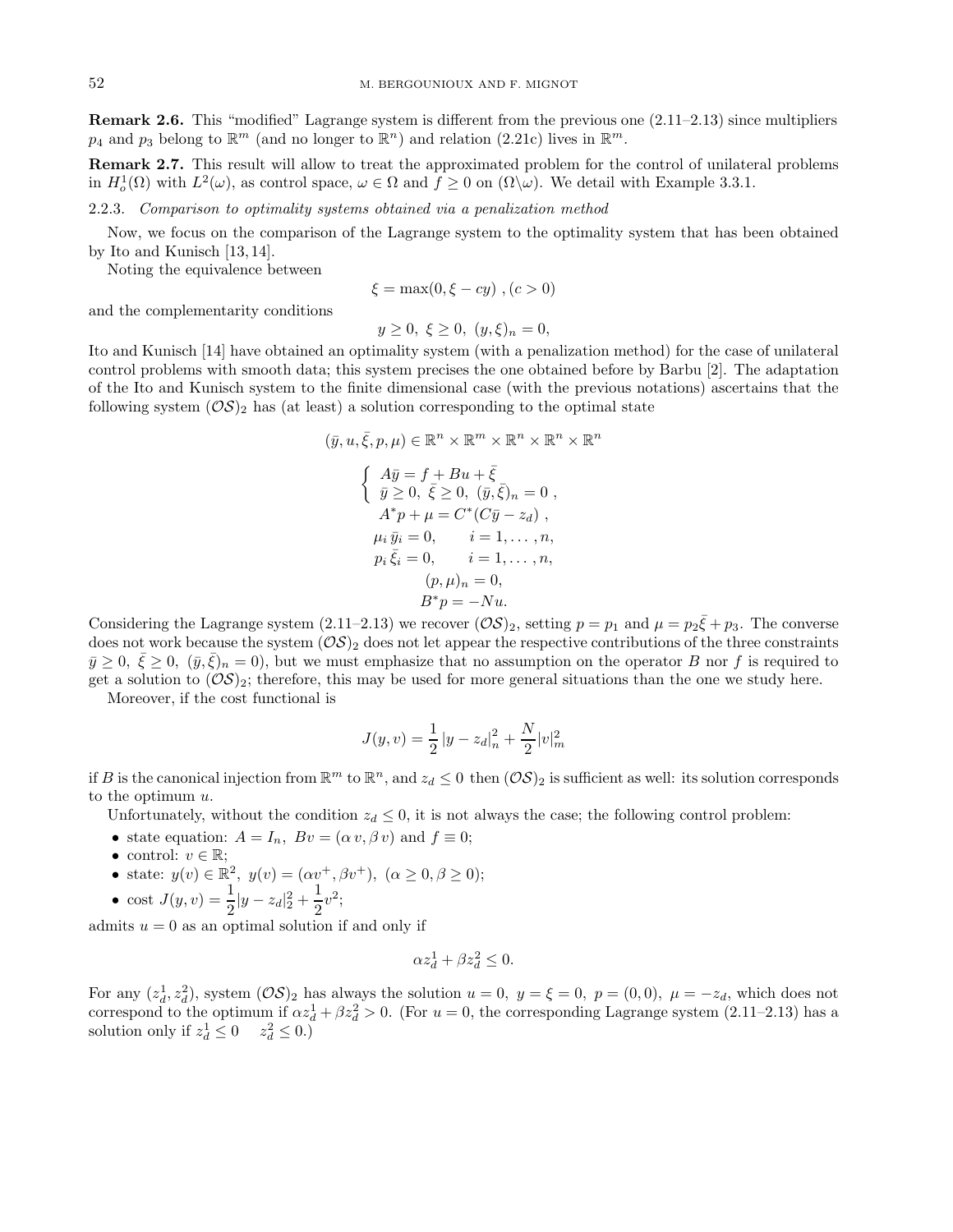## 3. Infinite dimensional case

### 3.1. **Problem statement**

We consider a simple model case (that can be easily generalized to any continuous,  $H_o^1$ -elliptic bilinear form a). The variational inequality defining the state function is the "continuous" version of (2.1).

$$
\begin{cases}\ny(v) \in K = \{ \varphi \mid \varphi \in H_o^1(\Omega), \varphi \ge 0 \text{ a.e. } \}, \\
\forall \varphi \in K \qquad \int_{\Omega} (\nabla y(v), \nabla(\varphi - y(v)) dx \ge \int_{\Omega} (f + Bv)(\varphi - y(v)) dx,\n\end{cases} \tag{3.1}
$$

where

- $\Omega$  is a open domain of  $\mathbb{R}^k$   $(k \leq 3)$  with a smooth boundary  $\partial \Omega$ .
- $(\cdot, \cdot)_{\Omega}$  denotes the  $L^2(\Omega)$ -inner product and  $\|\cdot\|_{\Omega}$  the  $L^2(\Omega)$ -norm.
- The control space is  $\mathcal{U} \subset L^2(\Omega)$  and  $B \in \mathcal{L}(\mathcal{U}, L^2(\Omega)).$
- $f \in L^2(\Omega)$ .

Inequality (3.1) may be written in the "complementarity" form

$$
\begin{cases}\n-\Delta y(v) - (f + Bv) - \xi(v) = 0 \\
y(v) \ge 0, & \xi(v) \ge 0 \\
(y(v), \xi(v))_{\Omega} = 0.\n\end{cases}
$$
\n(3.2)

All inequalities  $(y \geq 0$  for instance) are understood almost everywhere. The cost function is defined similarly to (2.3):

$$
J(y(v), v) = \frac{1}{2} ||Cy(v) - z_d||_{\Omega}^2 + \frac{N}{2} ||v||_{\Omega}^2
$$
\n(3.3)

where C is a linear continuous operator from  $H_o^1(\Omega)$  to  $L^2(\Omega)$  and  $z_d \in L^2(\Omega)$ .

It is well known that the optimal control problem

$$
J(y(u), u) = \min_{v \in \mathcal{U}} J(y(v), v)
$$
\n(3.4)

has at least a solution  $u$  (see [2] for example). As in the finite dimensional case we may define the Lagrangian function  $\mathcal{L}$ 

$$
(y, v, \xi) \in H_0^1(\Omega) \times \mathcal{U} \times L^2(\Omega)
$$
  
\n
$$
q = (q_1, q_2, q_3, q_4) \in H_0^1(\Omega) \times \mathbb{R} \times L^2(\Omega) \times L^2(\Omega)
$$
  
\n
$$
q_3 \ge 0, q_4 \ge 0,
$$
  
\n
$$
\mathcal{L}(y, v, \xi, q) = J(y, v) - \langle q_1, -\Delta y - (f + v) - \xi \rangle - q_2(y, \xi) \Omega - (q_3, y) \Omega - (q_4, \xi) \Omega
$$
\n(3.5)

where  $\langle \cdot, \cdot \rangle$  denotes the duality product between  $H_o^1(\Omega)$  and  $H^{-1}(\Omega)$ .

## 3.2. **Main results**

The optimal control u being given, we may consider a **Lagrange system** analogous to (2.11–2.13); for convenience we write this (continuous) system:

$$
(\bar{y}, u, \bar{\xi}) \in H_o^1(\Omega) \times L^2(\Omega) \times L^2(\Omega)
$$
  

$$
p = (p_1, p_2, p_3, p_4) \in L^2(\Omega) \times \mathbb{R} \times L^2(\Omega) \times L^2(\Omega).
$$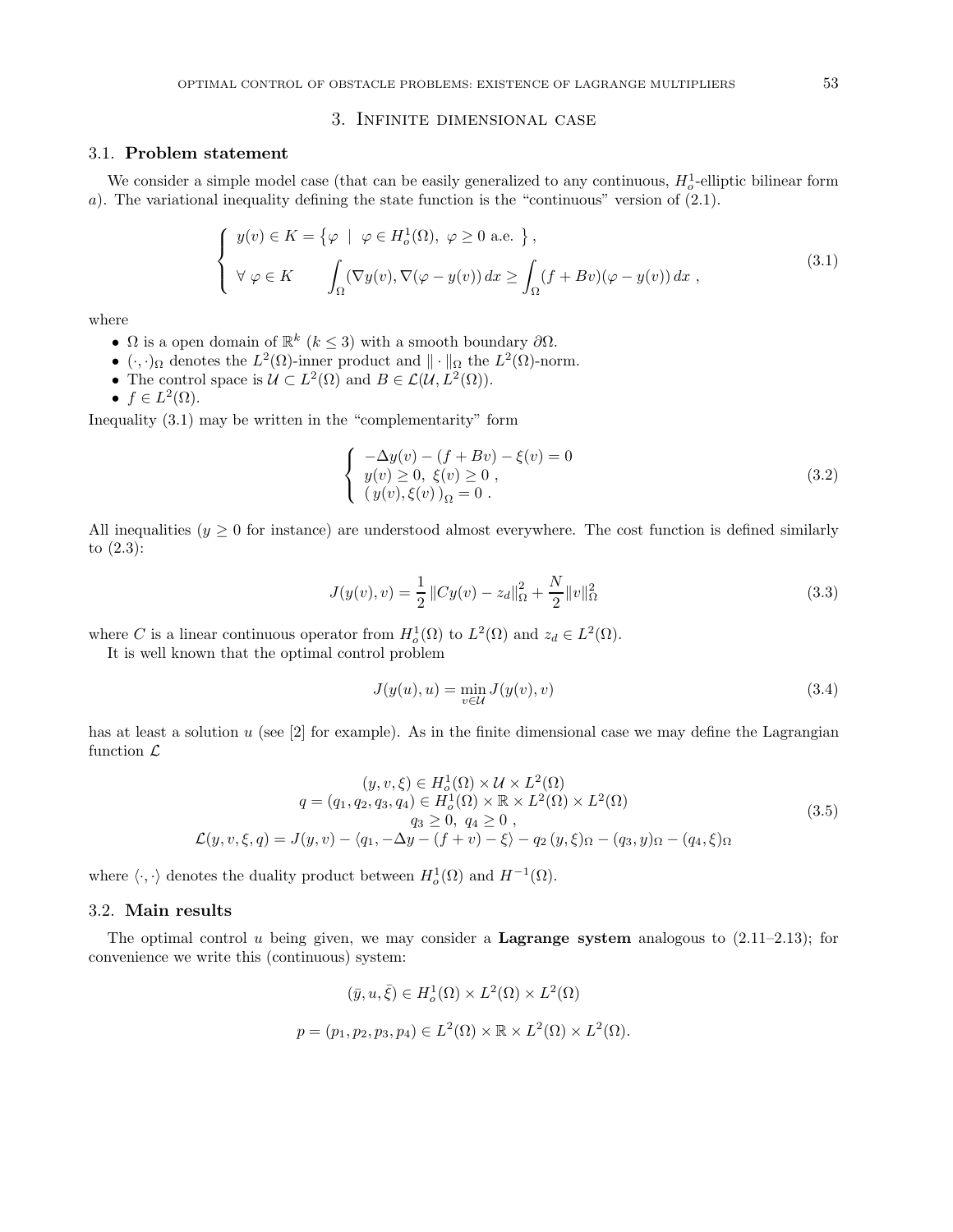$$
(3.1) State In equation \t(3.6a)
$$

$$
\begin{array}{c}\np_3 \ge 0, \ (p_3, \bar{y})_{\Omega} = 0 \\
p_4 \ge 0, \ (p_4, \bar{\xi})_{\Omega} = 0\n\end{array}\n\} \quad \text{Multipliers constraints} \tag{3.6b}
$$

$$
A^*p_1 + p_2\xi + p_3 = C^*(C\bar{y} - z_d),
$$
  
\n
$$
B^*p_1 = -Nu,
$$
  
\n
$$
p_1 - p_2\bar{y} - p_4 = 0,
$$
\n
$$
(3.6c)
$$

 $A^*$  (respectively  $B^*$ ,  $C^*$ ) denotes the adjoint operator of A (respectively B, C).

One checks if system (3.6) has a solution or not. In view of the finite dimensional case, we may give only a positive elementary result concerning its relations to already known optimality systems.

**Proposition 3.1.** If  $(\bar{y}, u, \xi)$ ,  $(p_1, p_2, p_3, p_4)$ , is a solution to the (continuous) Lagrange system (3.6) then the classical optimality system (still denoted  $(\mathcal{OS})_1$ ) that can be obtained with the differentiability method or the generalized cost functional, admits  $(\bar{y}, p_1 = p)$  as a solution:

$$
a(\bar{y}, \varphi - \bar{y}) \ge (f + Bu, \varphi - \bar{y})_{\Omega}, \ \forall \ \varphi \in K, \qquad \bar{y} \in K
$$
\n(3.7a)

$$
p \in S_{\bar{y}} = \{ \varphi, \varphi \in H_o^1(\Omega), \ \varphi_{|\{\bar{y}=0\}} \ge 0 \ \ q.e. \ ; \ (\varphi, \bar{\xi})_{\Omega} = 0 \},
$$
\n(3.7b)

$$
a(\varphi, p) \le (C^*(C\bar{y} - z_d), \varphi)_{\Omega}, \ \forall \varphi \in S_{\bar{y}}
$$
\n
$$
(3.7c)
$$

$$
B^*p + Nu = 0.\tag{3.7d}
$$

(q.e. means quasi everywhere in the sense of the capacity of  $H_o^1(\Omega)$ ).

**The converse implication is false**: this means that we cannot split the adjoint state p of  $(\mathcal{OS})_1$  in a part corresponding to the constraint  $(y,\xi)_{\Omega} = 0$  and a part corresponding to the constraint  $\xi \geq 0$  (for the finite dimensional case we had  $p = p_2\bar{y} + p_4$ ). Let us present a counter-example. The state  $y(v)$  is the solution to the variational inequality (where  $f(x) = -x$ ):

$$
y(v) \in K = \{ \varphi, \ \varphi \in H_o^1(0, 1) \mid \varphi(x) \ge 0, \ \forall \ x \in [0, 1] \},
$$
  

$$
\int_0^1 y'(\varphi' - y') dx \ge \int_0^1 (-x + v)(\varphi - y) dx,
$$
 (3.8)

and the cost functional turns to be

$$
J(y,v) = \frac{1}{2} \int_0^1 (y - \varepsilon)^2 dx + \frac{1}{2} \int_0^1 v^2 dx,
$$
\n(3.9)

 $(z_d = \varepsilon$ , where  $\varepsilon$  is such that  $0 < \varepsilon <$ √  $\frac{\sqrt{3}}{16}\pi^2$ ).

The corresponding Lagrange system has no solution while the optimality system  $(\mathcal{OS})_1$  gets one.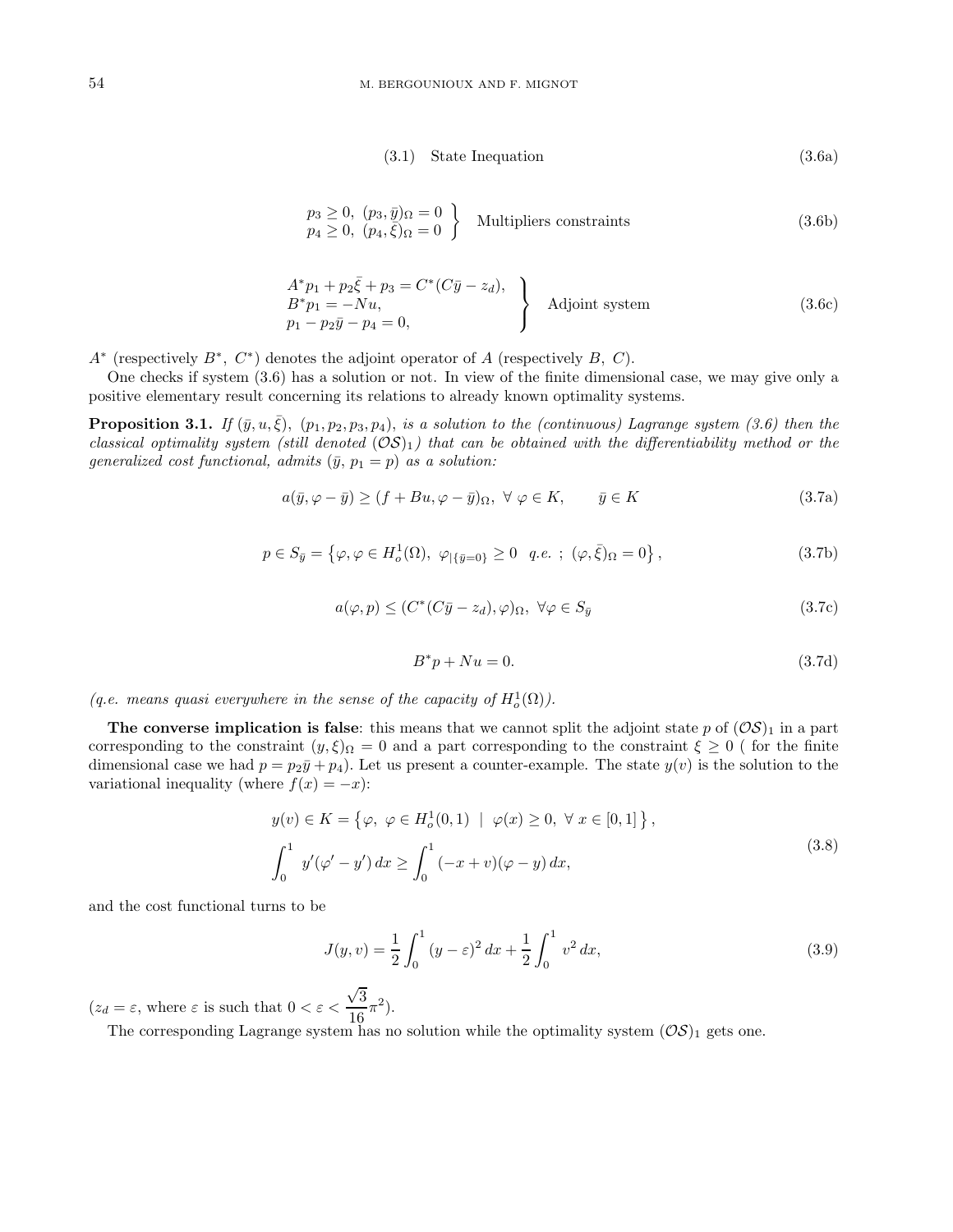**Remark 3.2.** Note that the previous example satisfies a strict complementarity criterion, that is the measure of the set

$$
\{x \in \Omega \mid \bar{y}(x) = 0 \text{ and } \bar{\xi}(x) = 0 \}
$$

is null. This example let us think that we have no "classical" assumption to propose (strict-complementarity for example) to ensure the existence of solutions to the Lagrange system (in a qualified form). A Lagrange system in a non qualified form has been obtained in [9] (or [8] for a more general problem) and Lagrange multipliers are measures.

In addition, the previous example shows that even if the optimal control  $u$  is a Frechet – differentiability point of the state-application:  $u \mapsto y(u)$  it may happens that the Lagrange system has no solution, though there may exists a adjoint state. More precisely the cone  $S_{\bar{y}}$  defined by (3.7b) is here a closed subspace and the optimality system is (3.7a, 3.7b, 3.7d) and

$$
a(\varphi, p) = (C^*(C\bar{y} - z_d), \varphi)_{\Omega} \qquad \forall \varphi \in S_{\bar{y}}.
$$

This shows that the Lagrange system is quite restrictive.

Nevertheless, analogously to finite dimensional results one can enounce an existence theorem.

**Proposition 3.3.** Let  $\bar{y}$ , p the solution to  $(\mathcal{OS})_1$  and set  $q = C^*(Cy - z_d) - A^*p$ . Assume there exists  $m \in \mathbb{R}$  such that

$$
q(x) \ge m\overline{\xi}(x) \qquad p(x) \ge m\overline{y}(x) \quad a.e. \text{ on } \{x \in \Omega \mid \overline{y}(x) = 0 \}.
$$

Then, the Lagrange system  $(3.5-3.6)$  has a solution.

The proof is the same as in the finite dimensionnal case. Nevertheless, this result is not useful since assumptions deal with the optimal solution which is unknown of course...

### 3.3. **Approximated problems**

The previous results allow to solve discretized versions of some control problems.

#### 3.3.1. Example 1.

The state  $y(v)$  is defined as the solution to the variational inequality

$$
y(v) \in K = \{ \varphi, \ \varphi \in H_o^1(\Omega) \mid \varphi(x) \ge 0, \ \forall \ x \in \Omega \},
$$
  

$$
\int_{\Omega} (\nabla y(v), \nabla(\varphi - y(v)) dx \ge \int_{\Omega} (f + v1_{\omega})(\varphi - y(v)) dx.
$$
 (3.10)

The control space is  $L^2(\omega)$ ,  $(\omega \subset \Omega$  with a positive measure); it is assumed that  $f \geq 0$  on  $\Omega \setminus \omega$ . The indicatrix funtion of  $\omega$   $(1_{\omega}(x) = 1$  if  $x \in \omega$  and 0 if not) is denoted  $1_{\omega}$ . The cost functional is classical (see (2.3))

$$
J(y, v) = \frac{1}{2} ||Cy - z_d||_{\Omega}^{2} + \frac{1}{2} ||v||_{\omega}^{2}.
$$

Consider an approximating sequence (in n-finite dimensional spaces) of the state inequation:

$$
\begin{cases}\n y_h \in K_h = \{ \varphi \in V_h, \ \varphi \ge 0 \} \\
 \forall \ \varphi \in K_h \qquad a_h(y_h, \varphi - y_h) \ge \int_{\Omega} (f_h + v_h 1_{\omega})(\varphi - y_h) \, dx \end{cases} \tag{3.11}
$$

where  $h = h(n)$ , such that the matrix  $A_h$  discretizing the operator is a M- matrix. One can use, for example, a FEM method which provides a stiffness M-matrix (for instance (for the 2D case), it is sufficient to use a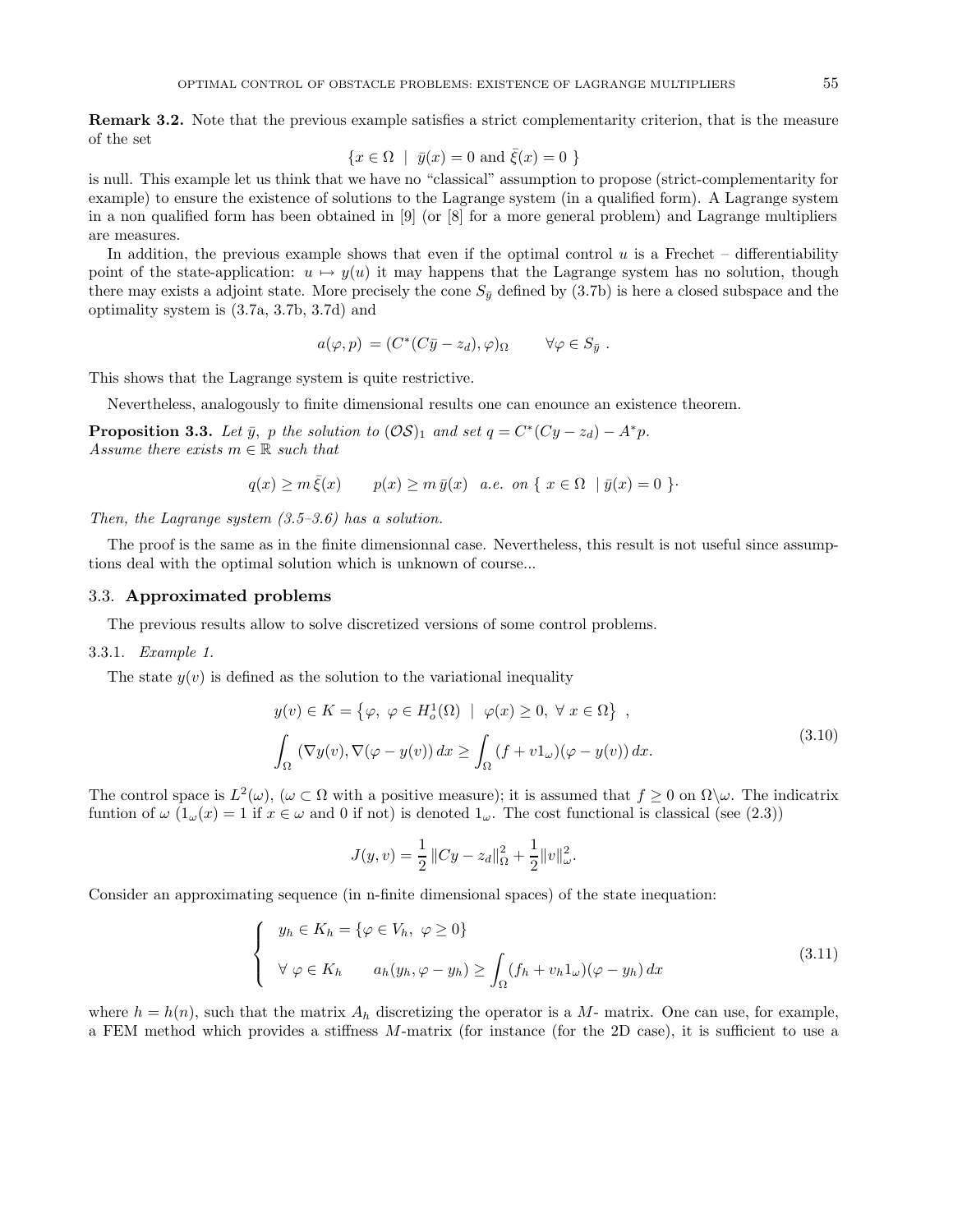2D-triangulation  $\mathcal{T}_h$  where any triangle angle is less that  $\pi/2$  (Ciarlet and Raviart [11]). In this case, we have to consider a scalar product in  $\mathbb{R}^n$  adapted to the discretization and make minor modifications to the cost functional (to take into account the discretization of the  $L^2$ -norm) as mentionned in Remark 2.1.

It is also possible to use a finite difference method: the matrix discretizing the Laplacian operator is known to be a M-matrix.

We suppose in addition that the discretization (sub)-space corresponding to the (sub)-triangulation of  $\omega$  is of dimension m (that is we have m  $V_h$ -basis functions "living" on  $\omega$ ). The approximate solution  $u_h$  of the (finite dimensional) control problem

$$
\mathcal{P}_h \qquad \min_{v_h \in \mathbb{R}^m} J(y_h, v_h) \tag{3.12}
$$

converges to the solution to the continuous problem (see [5, 7, 19] for instance). Theorem 2.5 may be used for problem  $\mathcal{P}_h$ : there exists an associated Lagrange system. When the parameter h tends towards 0 we get the convergence of  $(y_h, u_h, p_{1h})$  to  $(y, u, p)$  solution to the continuous problem optimality system, but there may be no convergence for the multiplier  $p_{2,h}$ ; this multiplier corresponds to the nonlinear constraint,  $(y,\xi)_{\Omega} = 0$  which have a degenerate behavior generating many difficulties.

#### 3.3.2. Example 2

We get an approximation result, similar to the one we obtained for Example 1; this concerns control problems governed by a Signorini type variational inequality.

$$
y \in K = \{ \varphi, \varphi_{|\Gamma} \ge 0 \}, (\Gamma \subset \partial \Omega),
$$
  

$$
\forall \varphi \in K \int_{\Omega} (\nabla y, \nabla(\varphi - y)) dx = \int_{\Omega} f(\varphi - y) dx + \int_{\Gamma} v(\varphi - y) d\Gamma
$$

and  $f \geq 0$  over  $\Omega$ .

### 4. Proofs

#### 4.1. **Finite dimensional case**

#### 4.1.1. Counter example

We detail the counter example presented in Section  $(2.2.1)$ : we exhibit a control problem where the Lagrange system  $(2.11-2.13)$  has no solution.

The state space is  $\mathbb{R}^3$  (with the usual inner product) while the control space is  $\mathbb{R}$ . The bilinear form a is associated to the (symmetric) matrix A:

$$
y = \left(\begin{array}{c} y_1 \\ y_2 \\ y_3 \end{array}\right) , A = \left(\begin{array}{ccc} 2 & -1 & 0 \\ -1 & 2 & -1 \\ 0 & -1 & 2 \end{array}\right) (= A^*)
$$

 $a(y, z) = (Ay, z) , (y, z) \in \mathbb{R}^3 \times \mathbb{R}^3.$ 

The positive cone of  $\mathbb{R}^3$  is still denoted K and the operator B is:  $v \mapsto (0, v, 0)$ . The state of the system  $y(v)=(y_i(v)), i = 1, 2, 3$ , is solution to

$$
(Ay, \varphi - y) \ge (-f)(\varphi_1 - y_1) + (2f + v)(\varphi_2 - y_2) + (-f)(\varphi_3 - y_3), \forall \varphi \in K, y \in K,
$$
\n(4.1)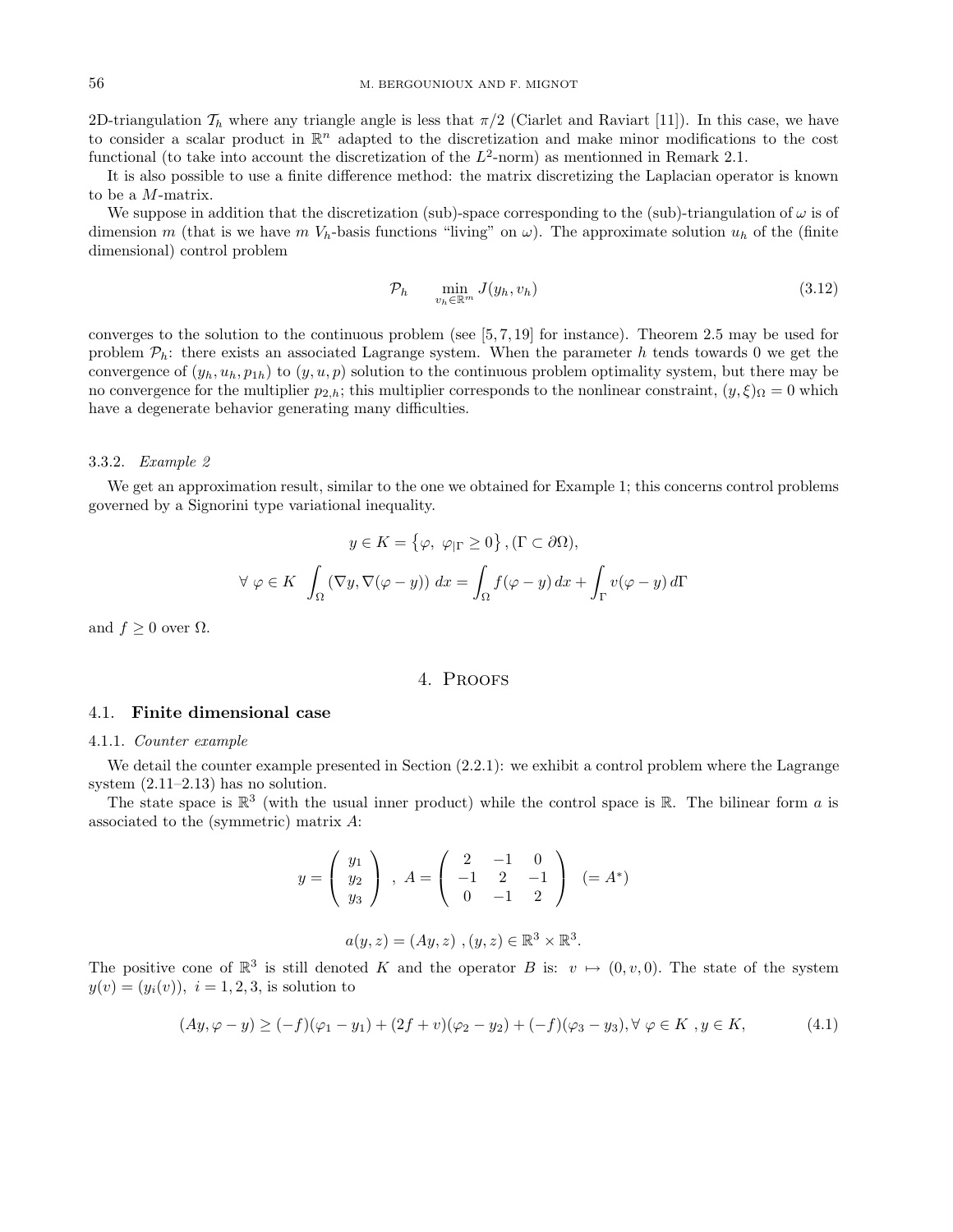and may be written with the multiplier  $\xi \in \mathbb{R}^3$  as

$$
\begin{cases}\n2y_1 - y_2 = -f + \xi_1, \\
-y_1 + 2y_2 - y_3 = 2f + v + \xi_2, \\
-y_2 + 2y_3 = -f + \xi_3, \\
y_i \ge 0, \ \xi_i \ge 0, \ y_i \xi_i = 0, \ i = 1, 2, 3,\n\end{cases}
$$
\n(4.2)

with  $f \in \mathbb{R}, f > 0$ . The solution  $y(v)$  can be explicitly computed: **Case**  $v \geq 0$ 

$$
\begin{cases}\n y_1 = \frac{v}{2} & , \quad \xi_1 = 0, \\
 y_2 = \frac{f}{2} + v & , \quad \xi_2 = 0, \\
 y_3 = \frac{v}{2} & , \quad \xi_3 = 0.\n\end{cases}
$$
\n(4.3a)

**Case**  $-2f \le v \le 0$ 

$$
\begin{cases}\n y_1 = 0 & , \quad \xi_1 = -\frac{v}{2}, \\
 y_2 = f + \frac{v}{2} & , \quad \xi_2 = 0, \\
 y_3 = 0 & , \quad \xi_3 = -\frac{v}{2}.\n\end{cases}
$$
\n(4.3b)

**Case**  $v \le -2f$ 

$$
\begin{cases}\n y_1 = 0, & \xi_1 = f, \\
 y_2 = 0, & \xi_2 = -(2f + v), \\
 y_3 = 0, & \xi_3 = f.\n\end{cases}
$$
\n(4.3c)

The cost functional is

$$
J(y,v) = \frac{1}{2} \sum_{i=1}^{3} (y_i - z_i)^2 + \frac{N}{2} v^2, \ (N > 0).
$$
 (4.4)

Data  $f$  and  $z$  must verify

$$
f > 0,\tag{4.5a}
$$

$$
2(f - z_2) - (z_1 + z_3) \ge 0,\t\t(4.5b)
$$

$$
(f - z_2) \le 0. \tag{4.5c}
$$

**Proposition 4.1.** With assumptions  $(4.5)$ , we get

$$
\min_{v \in \mathbb{R}} J(y(v), v) = J(y(0), 0) ,
$$

(and the optimal control is unique:  $u = 0$ ).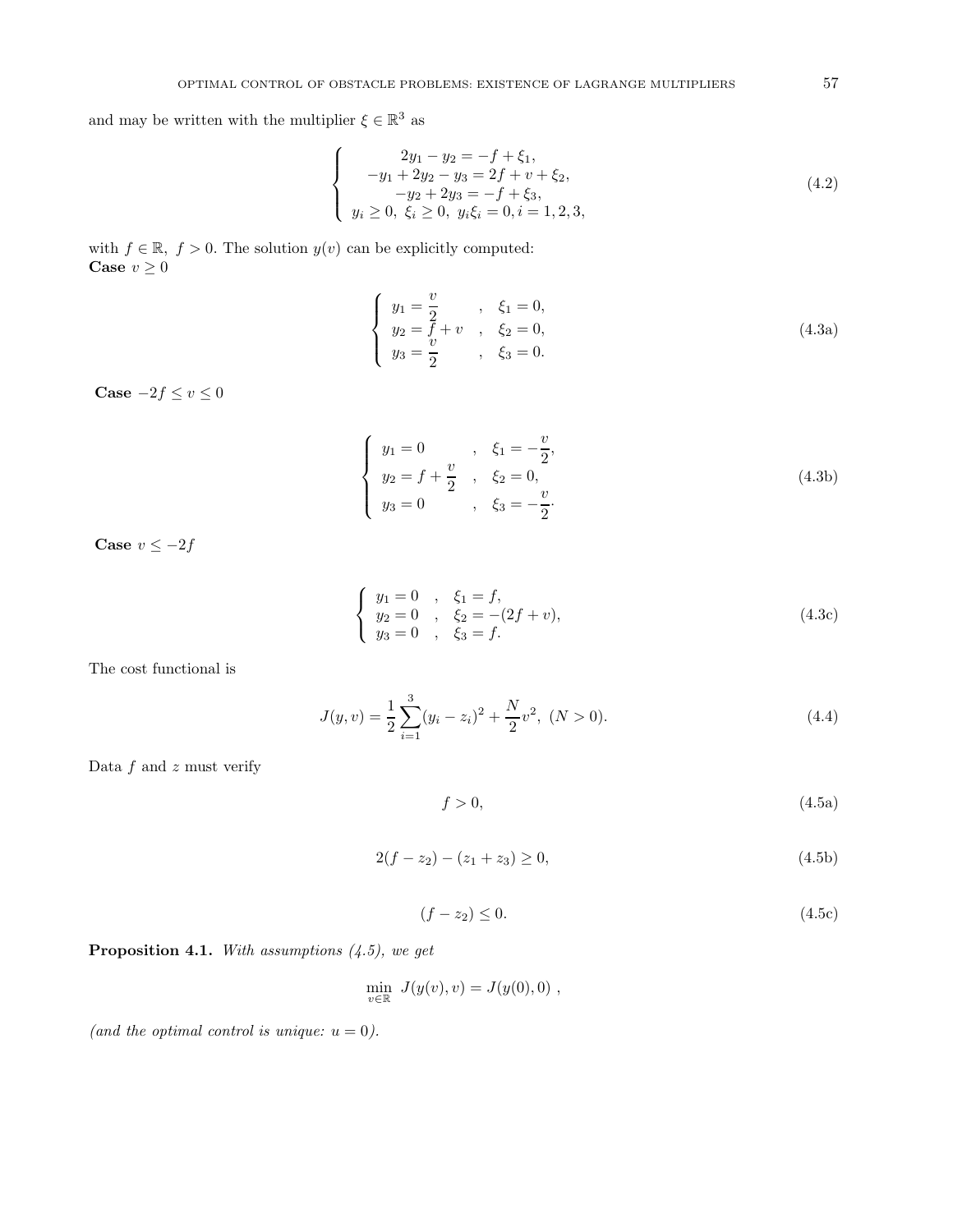*Proof.* • If  $v > 0$  (taking (4.3a) into account),

$$
J(y(v), v) = \frac{1}{2} \left[ \left( \frac{v}{2} - z_1 \right)^2 + (f + v - z_2)^2 + \left( \frac{v}{2} - z_3 \right)^2 \right] + \frac{N}{2} v^2,
$$

that is

$$
J(y(v), v) = \frac{1}{2} [2(f - z_2) - (z_1 + z_3)] v + \frac{1}{4} (3 + 2N) v^2 + J(y(0), 0)
$$

and, with (4.5b)

$$
\forall v > 0 \qquad J(y(v), v) > J(y(0), 0).
$$

• If  $-2f \le v \le 0$ , we have similarly

$$
J(y(v), v) = \frac{1}{2} \left[ (-z_1)^2 + \left( f + \frac{v}{2} - z_2 \right)^2 - (-z_3)^2 \right] + \frac{N}{2} v^2,
$$
  

$$
J(y(v), v) = \frac{1}{2} \left[ (f - z_2) v + \left( N + \frac{1}{4} \right) v^2 \right] + J(y(0), 0)
$$

and, with (4.5c)

$$
J(y(v), v) \ge J(y(0), 0).
$$

• If  $v \le -2f$ 

$$
J(y(v), v) = J(y(0, 0)) + f(z_2 - f) + \frac{N}{2}v^2 \ge J(y(0), 0).
$$

The Lagrange system (2.11–2.13) associated to the optimal control  $u = 0, \bar{y}(u) = (0, f, 0), \ \bar{\xi} = (0, 0, 0)$  reads

$$
p_1 \in \mathbb{R}^3, \quad p_2 \in \mathbb{R}, \quad p_3 \in \mathbb{R}^3, \quad p_4 \in \mathbb{R}^3,
$$
  

$$
p_1 = (p_1^i)_{i=1,2,3}, \quad p_3 = (p_3^i)_{i=1,2,3}, \quad p_4 = (p_4^i)_{i=1,2,3}
$$
  
State integration

State inequation (2.11)

$$
p_3 \ge 0, \quad (p_3, \bar{y}) = f p_3^2 = 0 , \tag{4.6a}
$$

 $\Box$ 

$$
p_4 \ge 0, \qquad (p_4, \bar{\xi}) = (p_4, 0) = 0. \tag{4.6b}
$$

$$
Ap_1 + p_3 = (\bar{y} - z) \tag{4.7a}
$$

$$
B^* p_1 = N u = 0 \t\t(4.7b)
$$

$$
p_1 - p_2 \bar{y} - p_4 = 0. \tag{4.7c}
$$

**Study of (4.6–4.7):** Relations (4.6a–4.6b) imply

$$
p_3^1 \ge 0, \ p_3^2 = 0, \ p_3^3 \ge 0,\tag{4.8a}
$$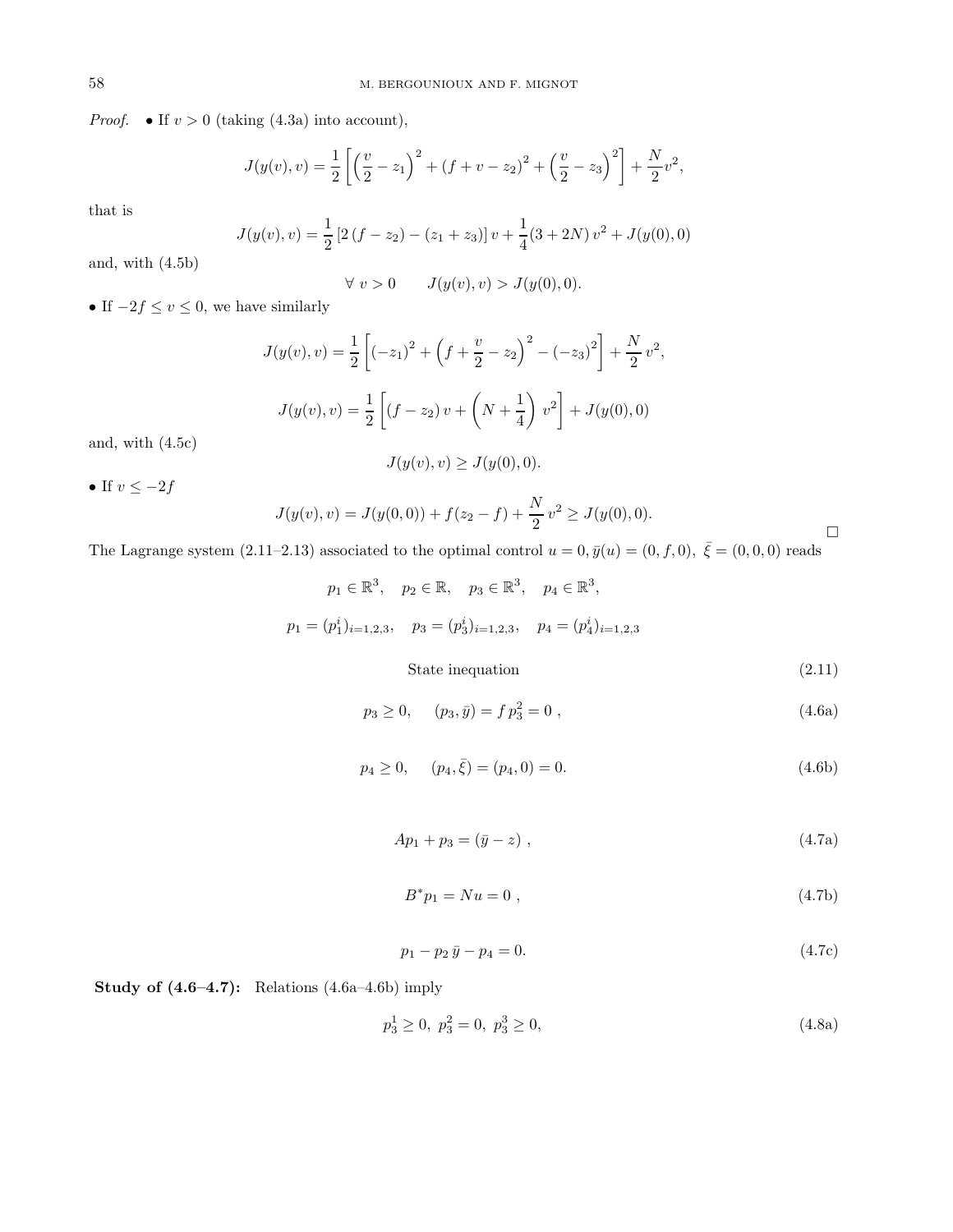$$
p_4^1 \ge 0, \ p_4^2 \ge 0, \ p_4^3 \ge 0,\tag{4.8b}
$$

and (4.7b):

$$
p_1^2 = 0.\t\t(4.8c)
$$

With the three components of (4.7c) we obtain

$$
p_1^1 = p_4^1 \ge 0,\tag{4.9a}
$$

$$
-p_2 f = p_4^2 \ge 0,\t\t(4.9b)
$$

$$
p_1^3 = p_4^3 \ge 0. \tag{4.9c}
$$

It remains (4.7a) (a three equations system)

$$
\begin{cases}\n2p_1^1 - p_1^2 + p_3^1 = \bar{y}_1 - z_1 \\
-p_1^1 + 2p_1^2 - p_1^3 + p_3^2 = \bar{y}_2 - z_2 \\
-p_1^2 + 2p_1^3 + p_3^3 = \bar{y}_3 - z_3.\n\end{cases}
$$

As  $\bar{y}_1 = \bar{y}_3 = 0$ ,  $\bar{y}_2 = f$ ,  $p_1^2 = 0 = p_3^2$ , this gives

$$
2p_1^1 + p_3^1 = -z_1 \tag{4.10a}
$$

$$
-p_1^1 - p_1^3 = f - z_2 \tag{4.10b}
$$

$$
2p_1^3 + p_3^3 = -z_3. \tag{4.10c}
$$

With  $(4.8a)$  and  $(4.9)$ , equations  $(4.10a)$  and  $(4.10c)$  require

$$
z_1 \leq 0, \quad z_3 \leq 0.
$$

On the other hand such conditions are not needed by conditions (4.5a–4.5b) (which assert that the unique optimal control is  $u = 0$ , for example,  $f = 1$ ,  $z_2 = 2$ ,  $z_1 = -4$ ,  $z_3 = 1$ ).

**Remark 4.2.** 1. If the Lagrange system gets a solution, then conditions (4.5a) and (4.5b) are satisfied, and the solution is an optimum.

2. If  $z_1 \leq 0$ ,  $z_3 \leq 0$ , then the Lagrange system gets a solution.

**Remark 4.3.** Usually, for finite dimensional cases, looking for Lagrange multipliers associated to

$$
\min_{G(v)\in\mathcal{K}} J(v) = J(u) \tag{a}
$$

(where functions are smooth enough and  $\mathcal{K} = \{0\} \times (\mathbb{R}^+)^q$ ), needs three steps:

1. Passage to first order

$$
DJ(u)(w) \ge 0,
$$
  
\n
$$
\forall w \in S_u(G^{-1}(\mathcal{K})) = \{w, \exists v_n, G(v_n) \in \mathcal{K}, \text{ lim } v_n = u,
$$
  
\n
$$
\exists \lambda_n \to \infty, w = \lim \lambda_n (v_n - u) \}.
$$
\n
$$
( \beta )
$$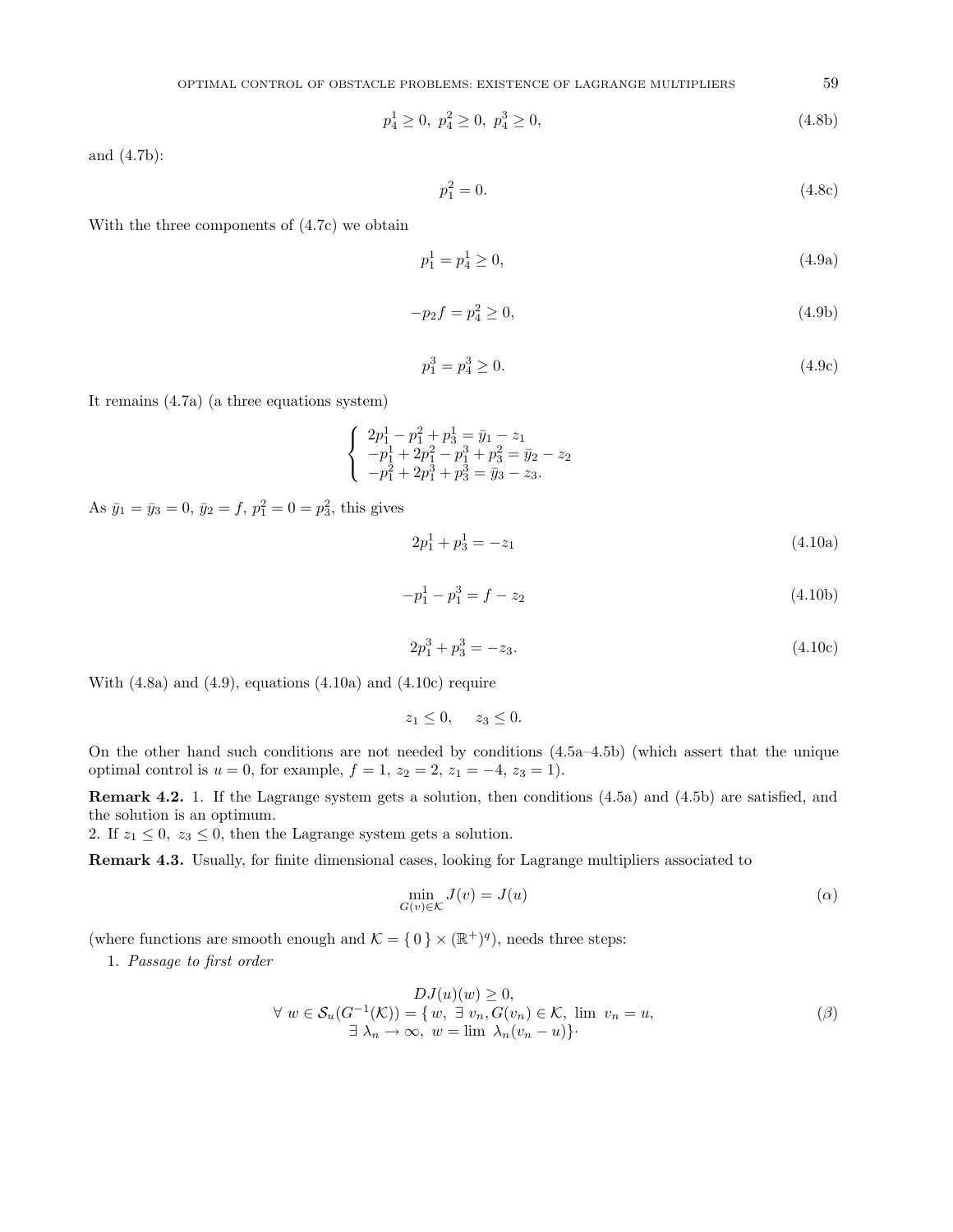Condition  $(\beta)$  can be written

$$
-DJ(u) \in (\mathcal{S}_u(G^{-1}(\mathcal{K})))^o. \tag{β'}
$$

2. Linearization of the cone  $\mathcal{S}_u(G^{-1}(\mathcal{K}))$ . First,

$$
\mathcal{S}_u(G^{-1}(\mathcal{K})) \subset (DG(u))^{-1}(\mathcal{S}_{G(u)}(\mathcal{K}))
$$

is always true and we have to establish equality  $(\gamma)$ 

convex hull of 
$$
\mathcal{S}_u(G^{-1}(\mathcal{K}))) = (DG(u)^{-1}(\mathcal{S}_{G(u)}(\mathcal{K})).
$$
 (7)

This step corresponds to Kuhn and Tucker sufficient qualification conditions without nonlinear equality constraints.

3. Farkas Minkowski lemma

With this lemma (the cones we consider here are polyhedral for the finite dimensional case) we get

$$
((DG(u))^{-1}(\mathcal{S}_{G(u)}(\mathcal{K})))^o = (DG(u))^*(\mathcal{S}_{G(u)}(\mathcal{K}))^o.
$$
 (δ)

Therefore, if equation  $(\gamma)$  is ensured, then we get the multiplier, that is

$$
DJ(u) \in (DG(u))^*(\mathcal{S}_{G(u)}(\mathcal{K}))^o.
$$

Here, Step 2 fails: we may have a strict inclusion in relation  $(\gamma)$  (Kurcyusz [15], Kurcyusz and Zowe [21]). Let us detail: always considering the previous counter-example, a simple computation gives

$$
S_{G(u)}(\mathcal{K}) = \begin{pmatrix} 0 \\ 0 \\ 0 \end{pmatrix} \times \{0\} \times \begin{pmatrix} \mathbb{R}^+ \\ \mathbb{R} \\ \mathbb{R}^+ \end{pmatrix} \times \begin{pmatrix} \mathbb{R}^+ \\ \mathbb{R}^+ \\ \mathbb{R}^+ \end{pmatrix} \text{ and}
$$

$$
DG(u)^{-1}(\mathcal{S}_{G(u)}(\mathcal{K})) = \left\{ \begin{bmatrix} y_1 \\ y_2 \\ y_3 \end{bmatrix}, v, \begin{pmatrix} \xi_1 \\ \xi_2 \\ \xi_3 \end{pmatrix} \right\} \text{ such that } \begin{cases} y_1, y_2, \xi_1, \xi_2, \xi_3 \ge 0 \\ 2y_1 - y_2 - \xi_1 = 0 \\ -y_1 + 2y_2 - y_3 - v = 0 \\ -y_2 + 2y_3 - \xi_3 = 0 \end{cases} \right\}.
$$

Another (longer) computation shows that

$$
S_u(G^{-1}(\mathcal{K})) \subset S = \{ (y, v, \xi) \mid \xi_2 = 0, Ay - v - \xi = 0 \} \subset \{ (y, v, \xi) \mid \xi_1 = \xi_3 \}.
$$

Therefore, to get the strict inclusion in relation (γ), it is sufficient to exhibit an element of  $DG(u)^{-1}(\mathcal{S}_{G(u)}(\mathcal{K}))$ such that  $\xi_1 \neq \xi_3$ . We may choose for example  $y = (1, 0, 2), v = -3, \xi = (2, 0, 4)$ .

4.1.2. Proof of Theorem 2.4

From Optimality system  $(\mathcal{OS})_1$  to Lagrange system Inequation (2.14) reads (with  $q = C^*(C\bar{y} - z_d) - A^*p$ )

$$
(q,\varphi)_n \ge 0 \ \forall \ \varphi \in S_{\bar{y}} \tag{4.11}
$$

that is

$$
q = 0 \text{ on } \{\bar{y} > 0\},\tag{4.12a}
$$

$$
q \ge 0 \text{ on } \{\bar{y} = 0\} \setminus {\{\bar{\xi} > 0\}},\tag{4.12b}
$$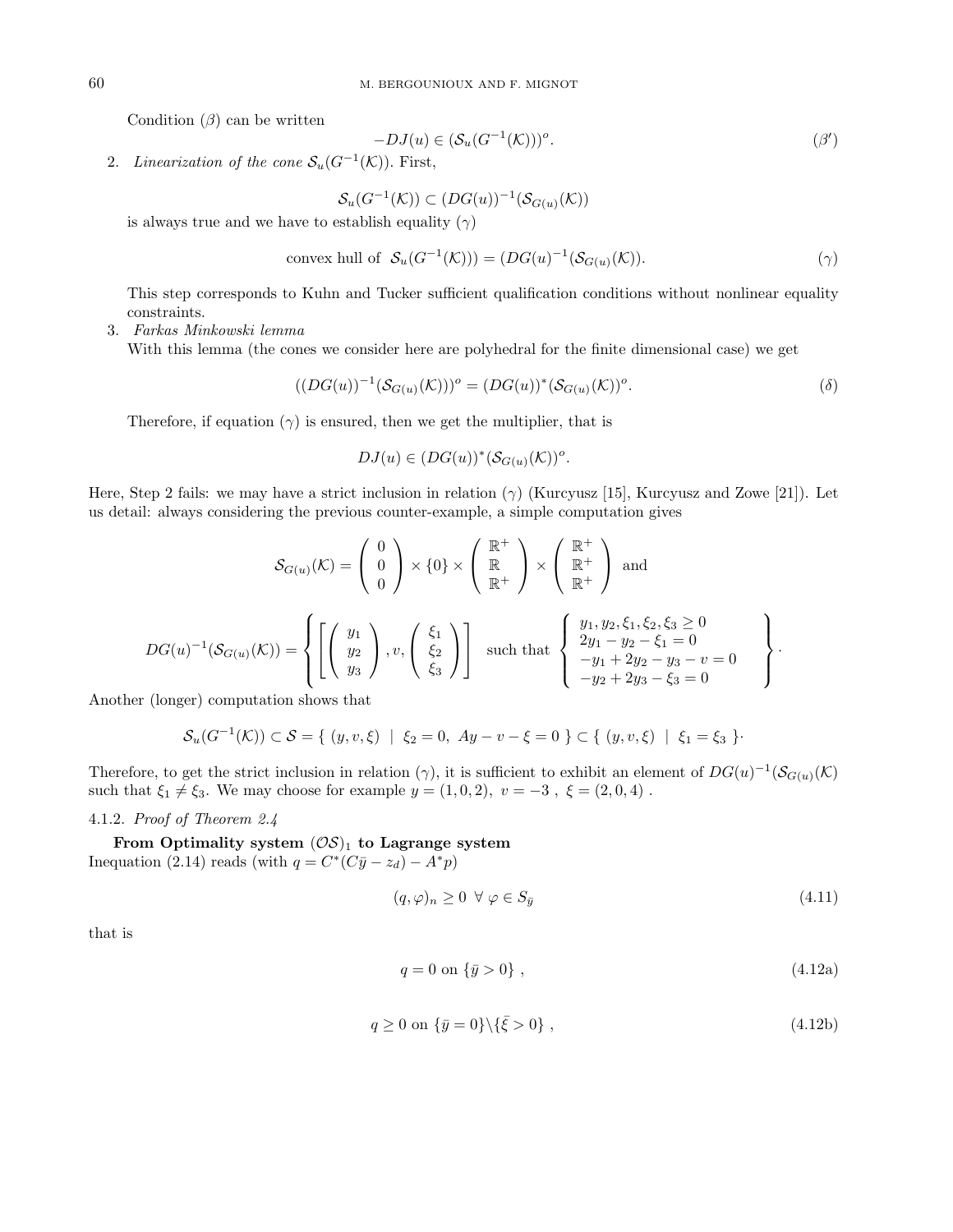(no condition for  $({\bar \xi} > 0)$ ).

We set  $p_1 = p$ ; to get a solution to  $(2.12, 2.13)$  we have to find  $p_2, p_3, p_4$  such that

$$
q = p_2 \bar{\xi} + p_3 , \qquad (4.13a)
$$

$$
p_3 \ge 0, \quad (p_3, \bar{y})_n = 0,\tag{4.13b}
$$

and

$$
p = p_2 \bar{y} + p_4, \ p_4 \ge 0, \ (p_4, \bar{\xi})_n = 0. \tag{4.14}
$$

Let us notice first, that for any  $p_2$ , relations  $(q - p_2 \bar{\xi}, \bar{y})_n = (p - p_2 \bar{y}, \bar{\xi})_n = 0$  are true since  $(p, \bar{\xi})_n = 0 = (q, \bar{y})_n$ . Therefore, we have to choose  $p_2$  negative "enough" to get

$$
q - p_2 \bar{\xi} \ge 0,\tag{4.15}
$$

and

$$
p - p_2 \bar{y} \ge 0. \tag{4.16}
$$

## **Relation (4.15)**

- on  ${\bar{y} > 0}$ ,  $q = {\bar{\xi}} = 0$  so  $q p_2 {\bar{\xi}} = 0$ ,
- on  $\{\bar{y} = 0\} \cap {\bar{\xi}} = 0$  (with (4.12b))  $q \ge 0$ ,
- on  $\{\bar{\xi} > 0\}$  ( $\subset \{\bar{y} = 0\}$ ), we must have  $q_i > p_2\bar{\xi}_i$ , so

$$
\min_{i \in \{\bar{\xi} > 0\}} \left( \frac{q_i}{\bar{\xi}_i} \right) \ge p_2. \tag{4.17}
$$

## **Relation (4.16)**

- on  $\{\bar{y} = 0\}$ ,  $p p_2\bar{y} = p \ge 0$  (since  $p \in S_{\bar{y}}$ ),
- on  $\{\bar{y} > 0\}$  we must have  $p_i \geq p_2\bar{y}_i$ , therefore

$$
\min_{i \in \{\bar{y} > 0\}} \left(\frac{p_i}{\bar{y}_i}\right) \ge p_2. \tag{4.18}
$$

It is sufficient to choose

$$
p_2 = \min\left(\min_{(\bar{\xi}_i > 0)} \left(\frac{q_i}{\bar{\xi}_i}\right), \min_{(\bar{y}_i > 0)} \left(\frac{p_i}{\bar{y}_i}\right)\right) \tag{4.19}
$$

to get a solution to the Lagrange system.

### Conversely: From Lagrange system to Optimality system  $(\mathcal{OS})_1$

If  $(\bar{y}, u, \xi, p_1, p_2, p_3, p_4)$  is a solution to the Lagrange system then  $(\bar{y}, u, \xi, p = p_1)$  is solution to  $(\mathcal{OS})_1$ . Indeed, let be  $\varphi \in S_{\bar{y}}$ , and use (2.13a): we get

$$
a(\varphi, p_1) = (C^*(C\bar{y} - z_d), \varphi)_n - p_2(\bar{\xi}, \varphi)_n - (p_3, \varphi)_n.
$$
\n(4.20)

First,  $(\varphi, \bar{\xi})_n = 0$  because  $\varphi \in S_{\bar{y}}$  and  $(p_3, \varphi)_n \ge 0$   $(p_3 = 0 \text{ on } {\bar{y} > 0}$ ,  $p_3 \ge 0 \text{ on } {\bar{y} = 0}$ ). Therefore

$$
a(\varphi, p_1) \le (C^*(C\bar{y} - z_d), \varphi)_n, \quad \forall \varphi \in S_{\bar{y}}.\tag{4.21}
$$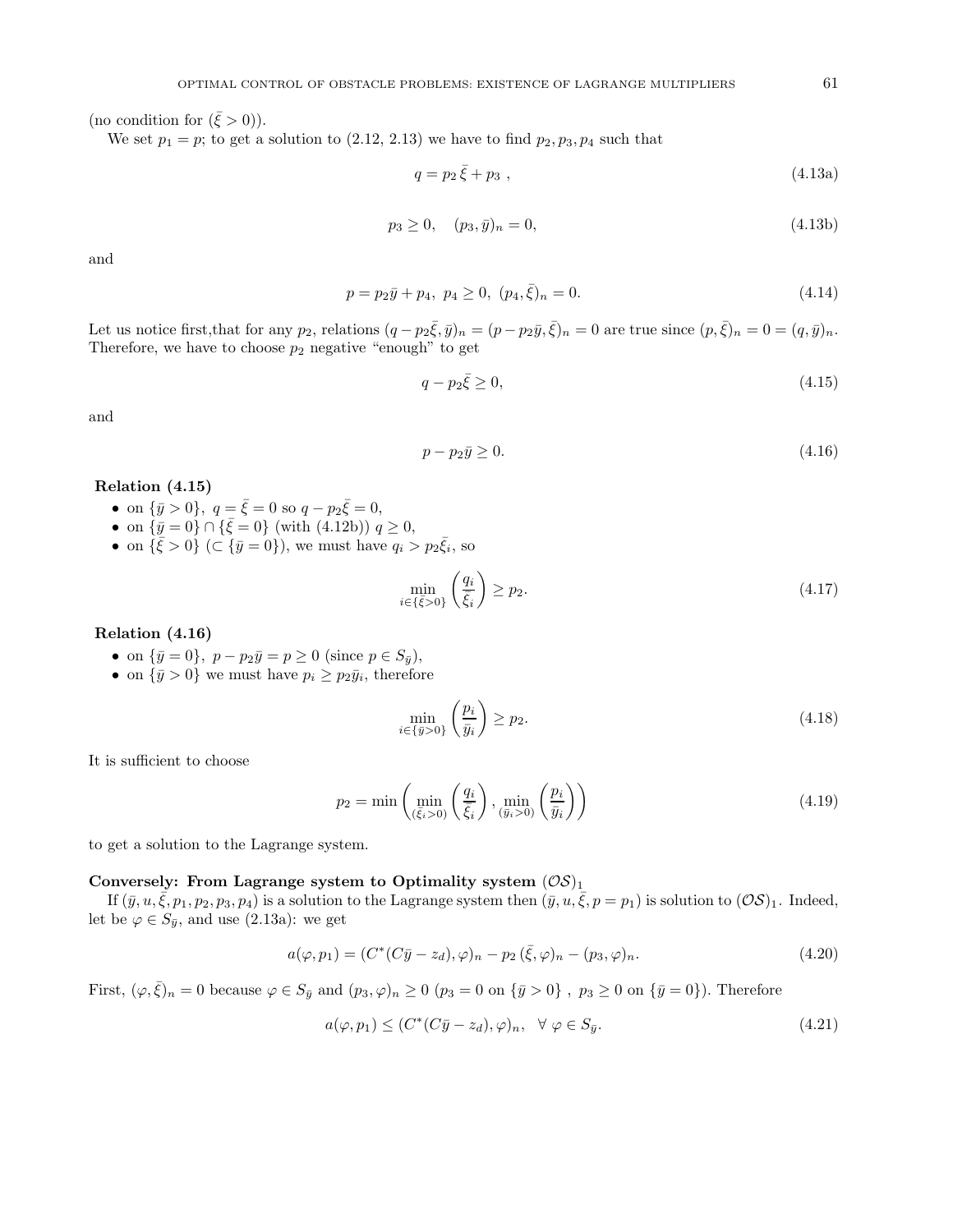We must verify that  $p_1 \in S_{\bar{y}}$ . With (2.13c),  $p_1 = p_2 \bar{y} + p_4$ , so  $p_1 \geq 0$  on  $\{\bar{y} = 0\}$  since  $p_4 \geq 0$  and  $(p_1, \bar{\xi})_n = p_2(\bar{y}, \bar{\xi})_n + (p_4, \bar{\xi})_n = 0.$ 

The triple  $(u, \bar{y}, p_1)$  is solution to the optimality system  $(\mathcal{OS})_1$ .

## 4.1.3. Proof of Theorem 2.5

We show first that the original problem turns to be an equivalent control problem on  $\mathbb{R}^m$  (instead of  $\mathbb{R}^n$ ) to which Mignot and Puel [17] results may be applied. Then it remains to prove that the Lagrange system we obtain in  $\mathbb{R}^m$  may be written as in Theorem 2.5 (relations (2.20) and (2.21)).

The following lemma gives a precise form for the complementarity conditions defining the state  $y(v)$ .

**Lemma 4.4.** Let A be a M-matrix and y the solution to the variational inequality (associated to  $g \in \mathbb{R}^n$ ), written as following

$$
\begin{cases}\nAy = g + \xi \\
y \ge 0, \xi \ge 0, (y, \xi) = 0.\n\end{cases}
$$

If k is such that  $q_k \geq 0$ , then  $\xi_k = 0$ .

*Proof.* The line number k of  $Ay = g + \xi$  can be written

$$
a_{kk}y_k + \sum_{j \neq k} a_{kj}y_j = g_k + \xi_k.
$$

If  $\xi_k > 0$  then  $y_k = 0$  and with  $a_{kj} \leq 0$   $j \neq k$ , we get a contradiction:

$$
0 \ge \sum_{j \ne k} a_{kj} y_j \ge g_k + \xi_k > 0.
$$

 $\Box$ 

With assumptions on the control space  $\mathcal{U} \mathcal{U} = \mathbb{R}^m$  and f (2.18), the state  $y(v)$  and the multiplier  $\xi(v)$  are such that

$$
(Ay(v))_i = f_i + v_i + \xi_i(v), \qquad i = 1, ..., m,
$$
\n(4.22a)

$$
(Ay(v))_i = f_i, \qquad i = m+1, \dots, n \tag{4.22b}
$$

$$
y(v) \ge 0 \tag{4.22c}
$$

$$
\xi(v) \ge 0\tag{4.22d}
$$

$$
\xi_i(v) = 0 \qquad i = m+1, \dots, n \tag{4.22e}
$$

$$
(y(v), \xi(v))_n = 0.
$$
\n(4.22f)

Moreover, we have

**Lemma 4.5.** The optimal control u satisfies:  $\xi_k(u) > 0 \Longrightarrow u_k = 0$ .

$$
\Box
$$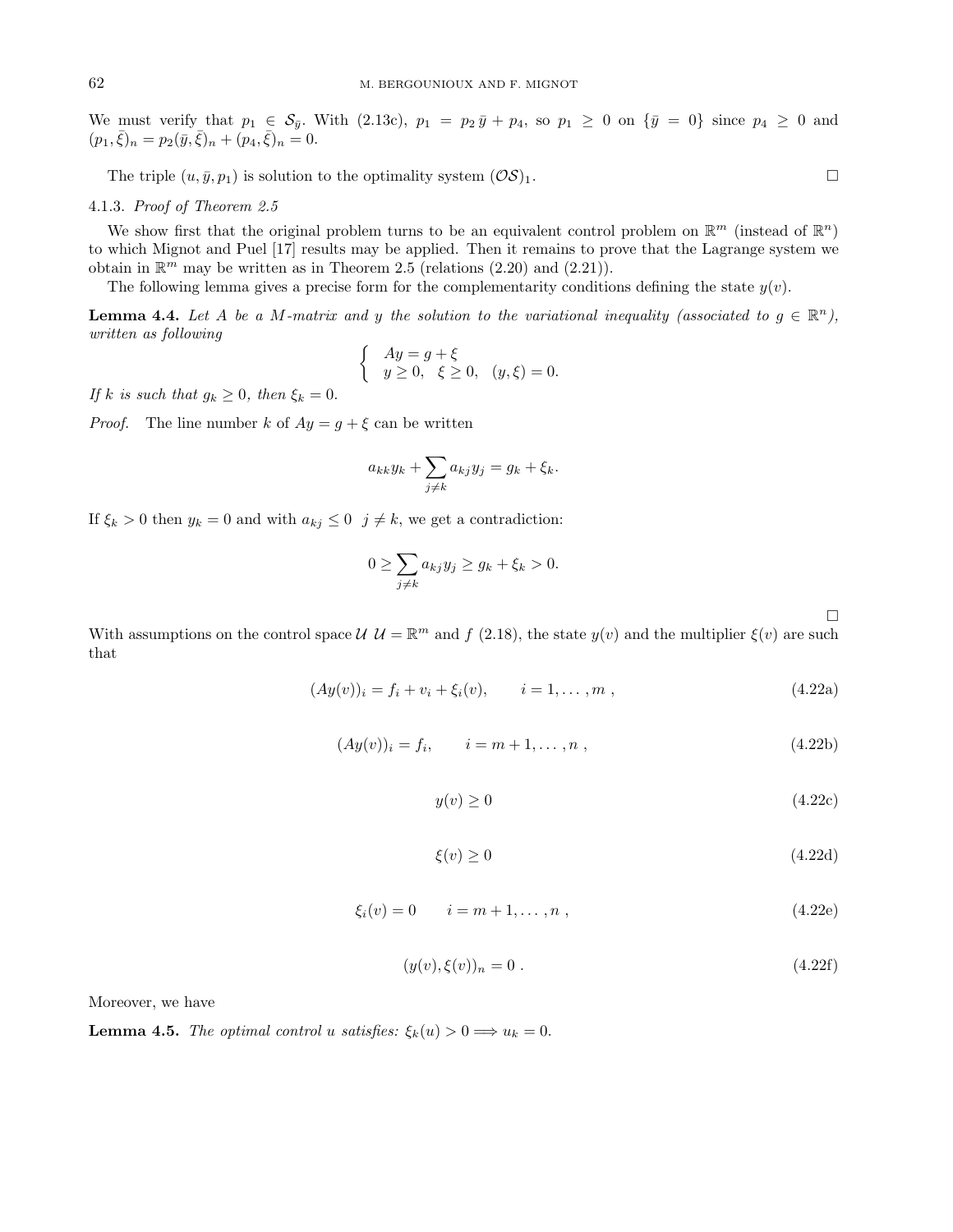*Proof.* Let be k such that  $\xi_k(u) > 0$ . With (4.22c, 4.22d) and (4.22f), this yields  $y_k(u) = 0$  and (4.22e) gives  $0 \leq k \leq m$ . Let us call  $e_k$  the k-th vector of the canonical basis of  $\mathbb{R}^n$ . With uniqueness of the solution to the variational inequality we remark that

$$
y(u) = y(u + te_k), \ \forall t, \quad 0 < t \leq \xi_k(u) \ ;
$$

indeed the multiplier associated to the control  $(u + te_k)$  is  $(\xi(u) - te_k)$  and the pair  $(y(u + te_k), \xi(u) - te_k)$ satisfies the same complementarity conditions as  $(y(u), \xi(u))$ . Then, we get

$$
J(y(u), u) \le J(y(u + te_k), u + te_k) = J(y(u), u + te_k),
$$
  

$$
0 \le \frac{d}{dt} J(y(u), u + te_k)|_{t=0} = Nu_k,
$$
  

$$
0 \le u_k.
$$

Assume  $u_k > 0$ ; then

$$
y(u_1, \ldots, u_{k-1}, u_k, u_{k+1}, \ldots, u_m) = y(u_1, \ldots, u_{k-1}, 0, u_k, \ldots, u_m),
$$

since for  $\tilde{u} = u - u_k e_k$  one sets  $y(\tilde{u}) = y(u)$  and  $\xi(\tilde{u}) = \xi(u) + u_k e_k$ . Same complementarity conditions are once again satisfied for the pairs  $(y(\tilde{u}), \xi(\tilde{u}))$  and  $(y(u), \xi u)$ . Thus,

$$
J(y(\tilde{u}), \tilde{u}) = J(y(u), u - u_k e_k) = J(y(u), u) - \frac{N}{2}(u_k)^2 < J(y(u), u)
$$

and  $u_k = 0$ .

**Remark 4.6.** Lemma (4.5) does not need M-matrices.

The inequation defining the state  $y = (y^1, y^2) \in \mathbb{R}^m \times \mathbb{R}^{n-m}$  can be split: the matrix A is written with blocks,

$$
A = \begin{pmatrix} A_{11} & A_{12} \\ A_{21} & A_{22} \end{pmatrix}, \quad A_{11} \in \mathcal{M}_{m,m}(\mathbb{R}), \quad A_{12} \in \mathcal{M}_{m,n-m}(\mathbb{R}) \dots
$$

where  $\mathcal{M}_{m,n}(\mathbb{R})$  denotes the set of real  $m\times n$  matrices.

Relation (4.22b) becomes  $A_{21}y^{1} + A_{22}y^{2} = f^{2}$ , that is

$$
y^2 = (A_{22})^{-1}(-A_{21}y^1 + f^2)
$$
\n(4.23)

and the first component  $y^1$  is solution to:

$$
\begin{cases} (A_{11} - A_{12}A_{22}^{-1}A_{21})y^{1} = f^{1} + v - A_{12}A_{22}^{-1}f^{2} + \xi^{1}, \\ y^{1} \ge 0, \ \xi^{1} \ge 0, \ (y^{1}, \xi^{1})_{p} = 0. \end{cases}
$$
\n(4.24)

As  $(A_{21} - A_{12}A_{22}^{-1}A_{21})$  is definite positive, the first component  $y^1$  is solution to a variational inequality in  $\mathbb{R}^m$ , with a control function living in  $\mathbb{R}^m$ : then we know that the optimal control satisfies an optimality system (Mignot [16], Mignot and Puel [17]).

The cost functional may be written with respect to  $y^1$  as well  $(C = (C^1, C^2))$ .

$$
(C^1 \in \mathcal{M}_{\ell,m}(\mathbb{R}), \ C^2 \in \mathcal{M}_{\ell,n-m}(\mathbb{R}))
$$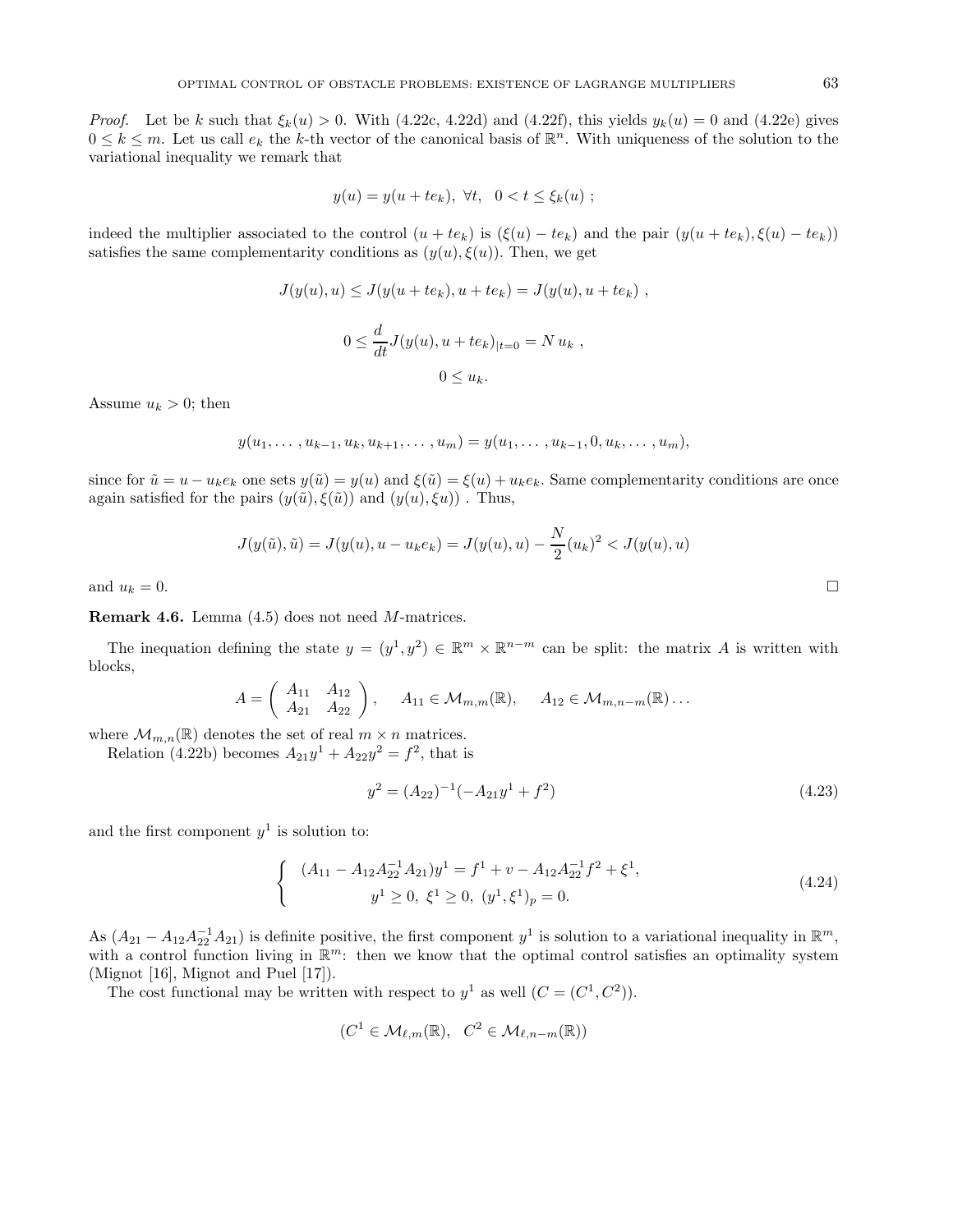$$
J(y, v) = \frac{1}{2} |C^1 y^1 + C^2 y^2 - z_d |_{\ell}^2 + \frac{N}{2} |v|_m^2
$$
  
=  $\frac{1}{2} |C^1 y^1 + C^2 (A_{22})^{-1} (-A_{21} y^1 + f^2) - z_d |_{\ell}^2 + \frac{N}{2} |v|_m^2$   
=  $\frac{1}{2} |(C^1 - C^2 (A_{22})^{-1} A_{21}) y^1 - (z_d - C^2 (A_{22})^{-1} f^2) |_{\ell}^2 + \frac{N}{2} |v|_m^2$ .

The Lagrange system associated to an optimal pair  $(u, \bar{y} = (\bar{y}^1, \bar{y}^2))$  is:

There exists  $(q_1, q_2, q_3, q_4) \in \mathbb{R}^m \times \mathbb{R} \times \mathbb{R}^m \times \mathbb{R}^m$ 

such that

$$
q_3 \ge 0, \qquad (q_3, \bar{y}^1)_m = 0,\tag{4.25a}
$$

$$
q_4 \ge 0, \qquad (q_4, \bar{\xi}^1)_m = 0, \qquad (\bar{\xi}^1 = \bar{\xi}). \tag{4.25b}
$$

$$
(A_{11}^* - A_{21}^*(A_{22}^*)^{-1}A_{12}^*) q_1 + q_2 \bar{\xi} + q_3
$$
  
=  $(C^1 - C^2(A_{22})^{-1}A_{21})^* [(C^1 - C^2(A_{22})^{-1}A_{21}) \bar{y}^1 - (z_d - C^2(A_{22})^{-1}f^2)]$  (4.26a)

$$
q_1 = -Nu,\tag{4.26b}
$$

$$
q_1 - q_2 \bar{y}^1 - q_4 = 0. \tag{4.26c}
$$

The vector  $p_1 = (p^1, p^2) \in \mathbb{R}^m \times \mathbb{R}^{n-m}$  is then defined by

$$
p^1 = q^1
$$

and

$$
p^{2} = (A_{22}^{*})^{-1} \left\{ - (A_{12})^{*} q_{1} + (C^{2})^{*} \left[ C^{1} \bar{y}^{1} - z_{d} + C^{2} (A_{22})^{-1} \left( -A_{21} \bar{y}^{1} + f^{2} \right) \right] \right\},
$$

which implies (with (4.23))

$$
A_{22}^* p^2 + A_{12}^* p^1 = (C^2)^* [C^1 \bar{y}^1 + C^2 \bar{y}^2 - z_d]. \qquad (4.27a)
$$

Equation (4.26a) becomes

$$
A_{21}^* p^1 + A_{22}^* p^2 + q_2 \bar{\xi} + q_3 = (C^1)^* [C^1 \bar{y}^1 + C^2 \bar{y}^2 - z_d]. \qquad (4.27b)
$$

Equations (4.27a) and (4.27b) are the components of

$$
A^*p_1 + p_2\bar{\xi} + Bp_3 = C^*(C\bar{y} - z_d)
$$
\n(4.28)

where we have set  $p_2 = q_2 \in \mathbb{R}^m$ )  $(B \text{ injection from } \mathbb{R}^m \text{ to } \mathbb{R}^n)$ ,  $p_3 = q_3 \in \mathbb{R}^m$ , that is  $(2.21a)$ .

Equations (4.26b) and (4.26c) are nothing else that (2.21b) and (2.21c).

This achieves the proof.  $\Box$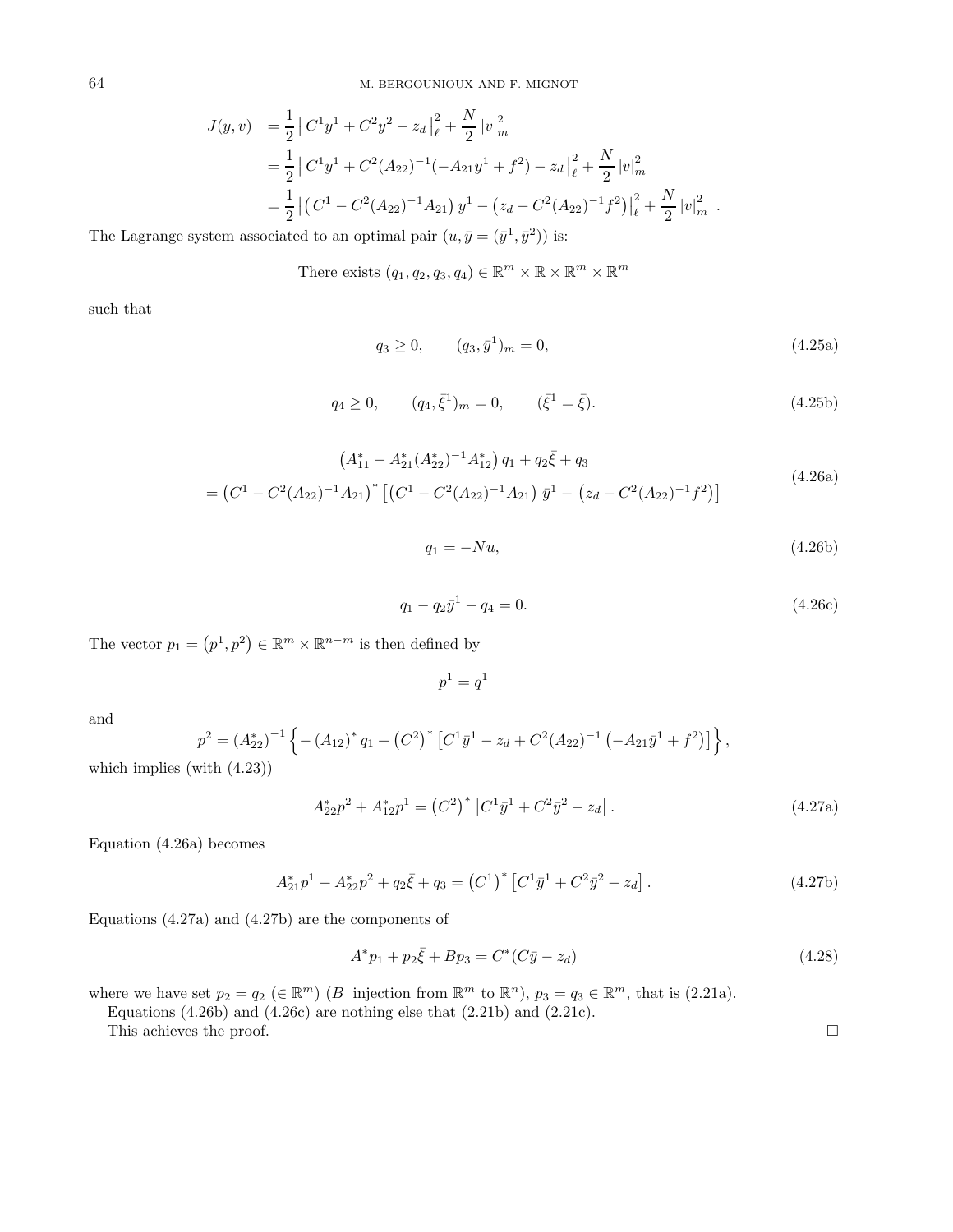**Remark 4.7.** Here is an example where Theorem 2.5 may be applied (and not Th. 2.4). The matrix A is the same as in counter-example (4.1.1).

$$
A = \left( \begin{array}{rrr} 2 & -1 & 0 \\ -1 & 2 & -1 \\ 0 & -1 & 2 \end{array} \right).
$$

The second member  $f$  is  $\sqrt{ }$  $\mathcal{L}$ 0 0 0  $\setminus$ and the control space is  $\{0\} \times \mathbb{R} \times \{0\}$ . The state system is

$$
(Ay(v), \varphi - y(v)) \ge v(\varphi_2 - y_2(v)) \quad \forall \varphi \in ([0, \infty[)^3 , \qquad y(v) \in ([0, \infty[)^3 ,
$$

and the cost functional J

$$
J(y, v) = \frac{1}{2} \sum_{i=1}^{3} (y_i - z_{d,i})^2 + \frac{1}{2} v^2,
$$

where  $z_d$  is such that

$$
z_1 + 2z_2 + z_3 < 0. \tag{4.29}
$$

We may verify that  $\min J(y(v), v) = J(y(0), 0)$ . Theorem 2.5 may be applied. However, if the Lagrange system defined by Theorem 2.4 has a solution then  $z_i \leq 0$  i = 1, 2, 3, which are more restrictive conditions than (4.29).

## 4.2. **Infinite dimensional case**

### 4.2.1. Proof of proposition 3.1

Assume that the Lagrange system (3.6) has a solution  $(\bar{y}, u, \bar{\xi})$ ,  $p = (p_1, p_2, p_3, p_4)$  and let us prove that  $(\bar{y}, u, p_1)$  is solution to  $(\mathcal{OS})_1$ .

Relations (3.6a) and (3.7a) are the same; similarly (3.7d) is part of adjoint system (3.6c). First equation of (3.6c) gives

$$
a(\varphi, p_1) = (A\varphi, p_1)_{\Omega} = (\varphi, A^*p_1)_{\Omega} = (C^*(C\bar{y} - z_d), \varphi)_{\Omega} - (\varphi, p_2\bar{\xi} + p_3)_{\Omega}.
$$

Choose  $\varphi \in S_{\bar{y}}$ , so that  $(\varphi, \bar{\xi})_{\Omega} = 0$  and  $\varphi \ge 0$  on  $\{\bar{y} = 0\}$ . The first equation of (3.6b) yields that  $p_3 = 0$  (a.e) on  $\{\bar{y} > 0\}$ . Therefore

$$
(\varphi, p_3)_{\Omega} = (\varphi, p_3)_{\{\bar{y}=0\}} + (\varphi, p_3)_{\{\bar{y}>0\}} = (\varphi, p_3)_{\{\bar{y}\geq 0\}} \geq 0,
$$

and we get (3.7c). It remains to prove that  $p_1 \in S_{\bar{y}}$ . We know that  $p_1 \in H_o^1(\Omega)$  and with the last equation of  $(3.6c): p_1 = p_2\bar{y} + p_4$ ; so

•  $p_1 = p_4 \geq 0$  on  $\{\bar{y} = 0\}$  (with the second equation of (3.6b)),

•  $(p_1,\xi)_{\Omega} = p_2 (\bar{y},\xi)_{\Omega} + (p_4,\xi)_{\Omega} = 0$  with the second equation of (3.6b) and the state inequation.

The converse is false and we present a counter-example.

**Proposition 4.8.** The control problem defined by (3.8) (state) and (3.9) (cost)

$$
\min_{v \in L^2(0,1)} J(y(v), v) ,
$$

admits  $u = 0$ ,  $y(u) = \overline{y} = 0$ ,  $\xi(u) = \overline{\xi} = x$  as a solution.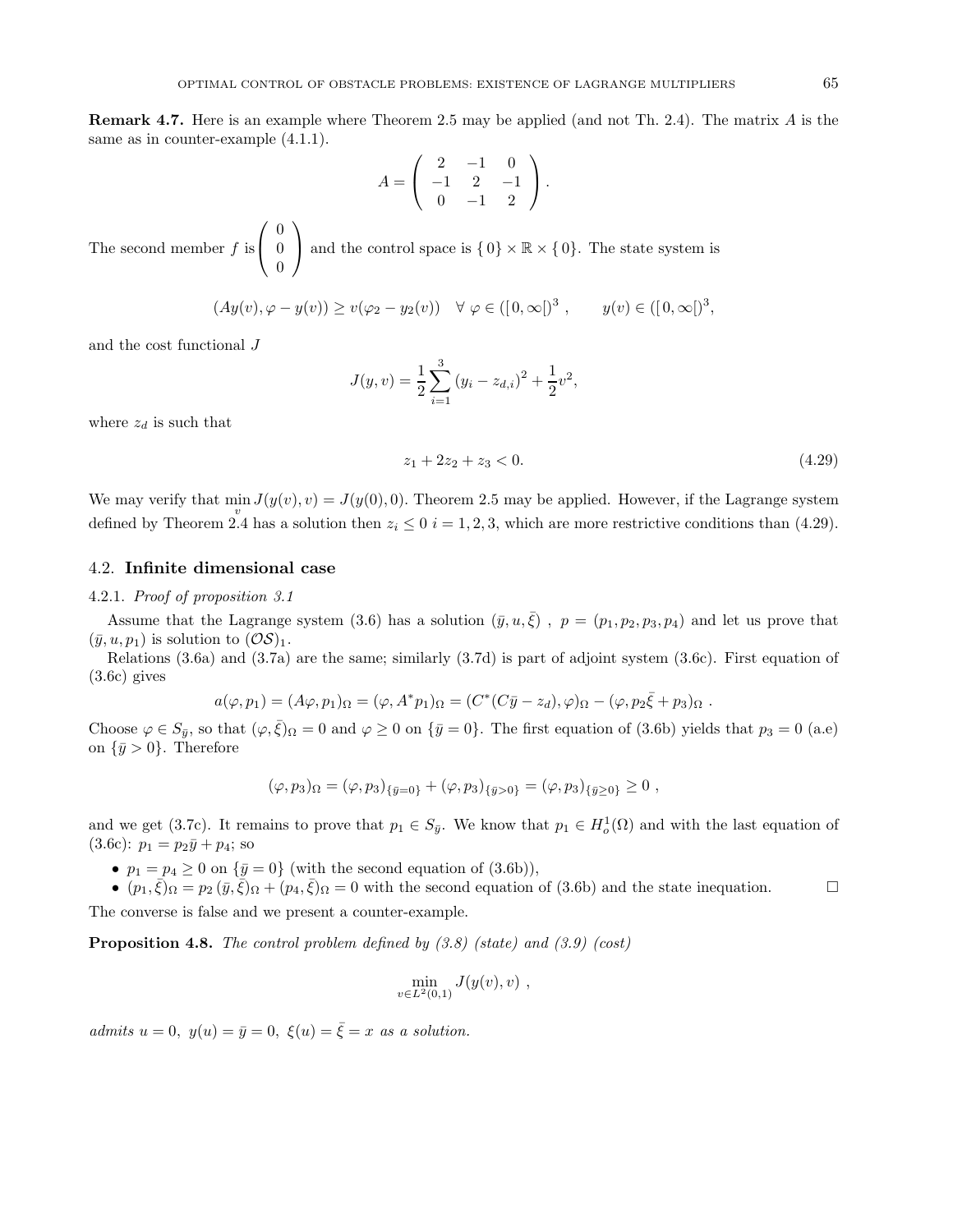With this proposition (whose proof is the technical part of the counter-example), we are able to show that the Lagrange system has no solution. This system reads

$$
-\frac{d^2p_1}{dx^2} + p_2\xi + p_3 = \bar{y} - z_d = 0 - \varepsilon = -\varepsilon ,
$$
\n(4.30a)

$$
-p_1 = u = 0 \t{,} \t(4.30b)
$$

$$
p_1 - p_2 \bar{y} - p_4 = 0 \tag{4.30c}
$$

$$
p_3 \ge 0, \qquad (p_3, \bar{y}) = 0 , \qquad (4.30d)
$$

$$
p_4 \ge 0, \qquad (p_4, \bar{\xi}) = 0 \tag{4.30e}
$$

 $p_1 \in H_o^1(0,1), \ p_2 \in \mathbb{R}, \ p_3 \in L^2(0,1), \ p_4 \in L^2(0,1).$ 

With (4.30b) we get  $p_1 = 0$  and with (4.30e), since  $\bar{\xi}(x) = x > 0$ , one gets  $p_4 = 0$  as well. It remains to verify (4.30a) and (4.30d):

$$
p_3 = -(\varepsilon + p_2 x), \ p_3 \ge 0, \ p_2 \in \mathbb{R}.
$$

This has **no** solution since  $\lim_{x\to 0} (\varepsilon + p_2 x) = \varepsilon > 0$ .

### 4.2.2. Proof of proposition 4.8

The inequality

$$
\forall v \in L^2(0,1), J(y(v), v) \ge J(y(0), 0) = J(0,0)
$$

is

$$
\frac{1}{2} \int_0^1 (y(v) - \varepsilon)^2 \, dx + \frac{1}{2} \int_0^1 v^2 \, dx \ge \frac{1}{2} \int_0^1 \varepsilon^2 \, dx,
$$

that is

$$
\forall v \in L^{2}(0,1), \int_{0}^{1} (y(v))^{2} dx + \int_{0}^{1} v^{2} dx - 2\varepsilon \int_{0}^{1} y(v) dx \ge 0.
$$
 (4.31)

This inequality is obvious if  $y(v) \equiv 0$ . So, we suppose that  $y(v) \not\equiv 0$ . To prove (4.31) the idea is the following: though the term  $\int_0^1 y(v) dx$  is a first order term ( $\varepsilon$  is fixed) it will be bounded above by the quadratic terms  $\int_0^1 (y(v))^2 dx$  and  $\int_0^1 v^2 dx$  (we are in a neighborhood of 0): indeed, to let  $y(v) \neq 0$  "somewhere" it is necessary for  $v(x)$  to be "greater" than x so that the contribution of  $\int v^2 dx$  will not be negligible.

As  $y = y(v) \in H_o^1(0,1) \cap H^2(0,1) \subset C^1([0,1]),$ 

$$
(y(v))^{-1}([0, \infty]) = \bigcup_{n \in \mathbb{N}} a_n, b_n[,
$$
  
\n
$$
y(v)(a_n) = y(v)(b_n) = 0,
$$
  
\n
$$
y'(v)(a_n) = y'(v_n)(b_n) = 0,
$$
  
\n
$$
\forall x \in ]a_n, b_n[, -y''(v)(x) = f(x) + v(x).
$$
\n(4.32)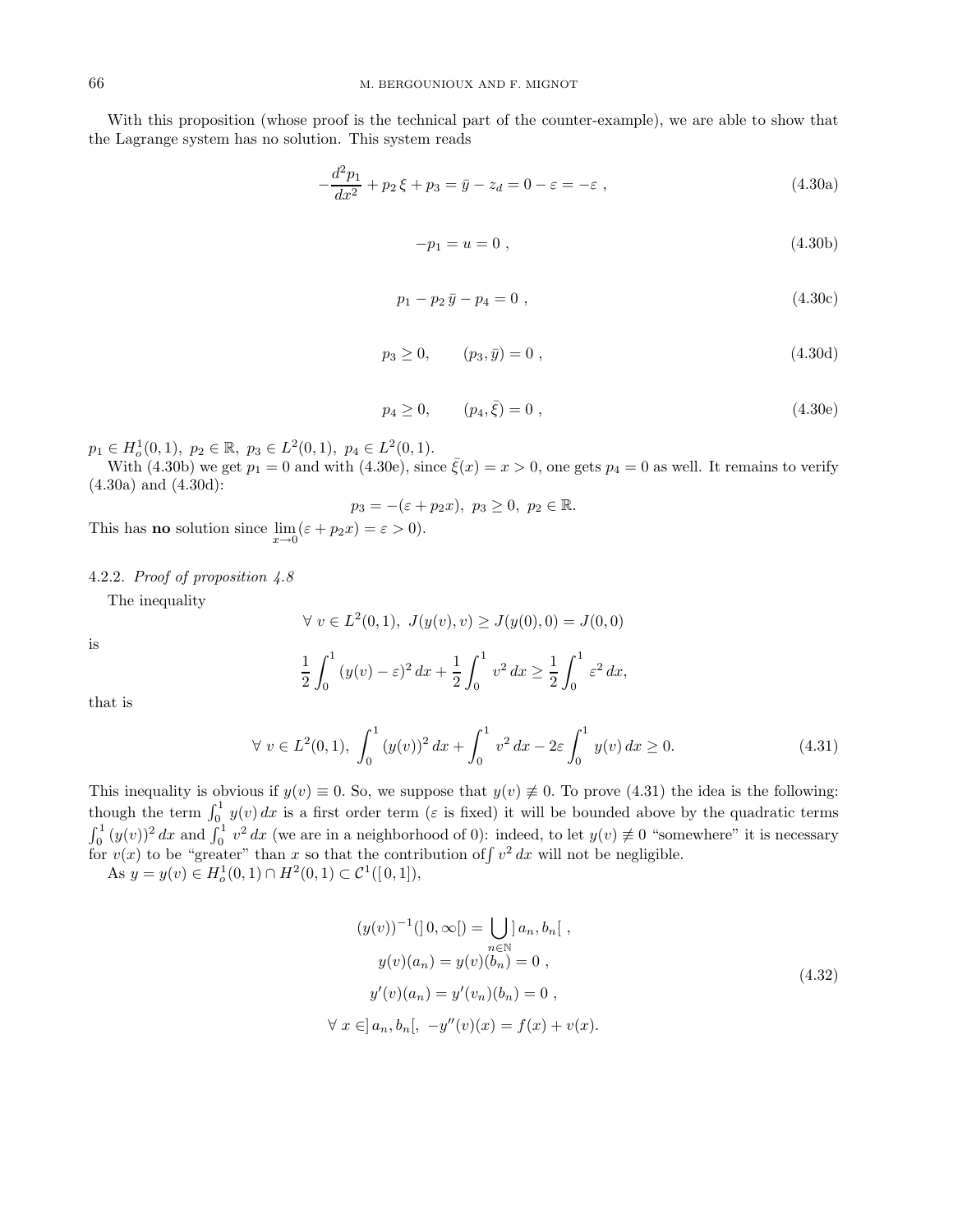**Lemma 4.9.** With the previous notations

$$
\forall n, \int_{a_n}^{b_n} y(v)(x) dx \le \frac{(b_n - a_n)^{5/2}}{\pi^2} \left( \int_{a_n}^{b_n} v^2(x) dx \right)^{1/2}.
$$
 (4.33)

*Proof.* We use Poincaré inequality in  $H_o^1(] a_n, b_n [): \left( \lambda_1 = \frac{\pi^2}{(b_n - a_n)^2} \right)$  $\Big)$  .

$$
\forall y \in H_o^1(|a_n, b_n|, \qquad \int_{a_n}^{b_n} y^2 dx \le \frac{(b_n - a_n)^2}{\pi^2} \int_{a_n}^{b_n} (y')^2 dx. \tag{4.34}
$$

On the other hand, as inequality (3.8) turns to be an equation on  $] a_n, b_n [$ , we get ( with  $y(v) = y$ )

$$
\int_{a_n}^{b_n} (y')^2 dx = \int_{a_n}^{b_n} (-x + v) y dx.
$$

As  $y \geq 0$   $\int^{b_n}$  $a_n$  $x y dx \geq 0$ , and

$$
\int_{a_n}^{b_n} (y')^2 dx \le \int_{a_n}^{b_n} vy dx.
$$
\n(4.35)

Inequalities (4.34) and (4.35) imply

$$
\int_{a_n}^{b_n} y^2 dx \leq \frac{(b_n - a_n)^2}{\pi^2} \int_{a_n}^{b_n} vy dx \leq \frac{(b_n - a_n)^2}{\pi^2} \left( \int_{a_n}^{b_n} v^2 dx \right)^{1/2} \left( \int_{a_n}^{b_n} y^2 dx \right)^{1/2} ;
$$

therefore

$$
\left(\int_{a_n}^{b_n} y^2 dx\right)^{1/2} \le \frac{(b_n - a_n)^2}{\pi^2} \left(\int_{a_n}^{b_n} v^2 dx\right)^{1/2},\tag{4.36}
$$

together with

$$
\int_{a_n}^{b_n} y \, dx \le (b_n - a_n)^{1/2} \left( \int_{a_n}^{b_n} (y)^2 \, dx \right)^{1/2}
$$

gives estimation  $(4.36)$ .

Using  $(4.33)$  and  $(4.36)$  we get

$$
\int_{a_n}^{b_n} y^2 dx + \int_{a_n}^{b_n} v^2 dx - 2\varepsilon \int_{a_n}^{b_n} y dx \ge \int_{a_n}^{b_n} v^2 dx - 2\varepsilon \frac{(b_n - a_n)^{5/2}}{\pi^2} \left( \int_{a_v}^{b_n} v^2 dx \right)^{1/2}
$$

$$
= \left( \int_{a_n}^{b_n} v^2 dx \right)^{1/2} \left[ \left( \int_{a_n}^{b_n} (v)^2 dx \right)^{1/2} - 2\varepsilon \frac{(b_n - a_n)^{5/2}}{\pi^2} \right]
$$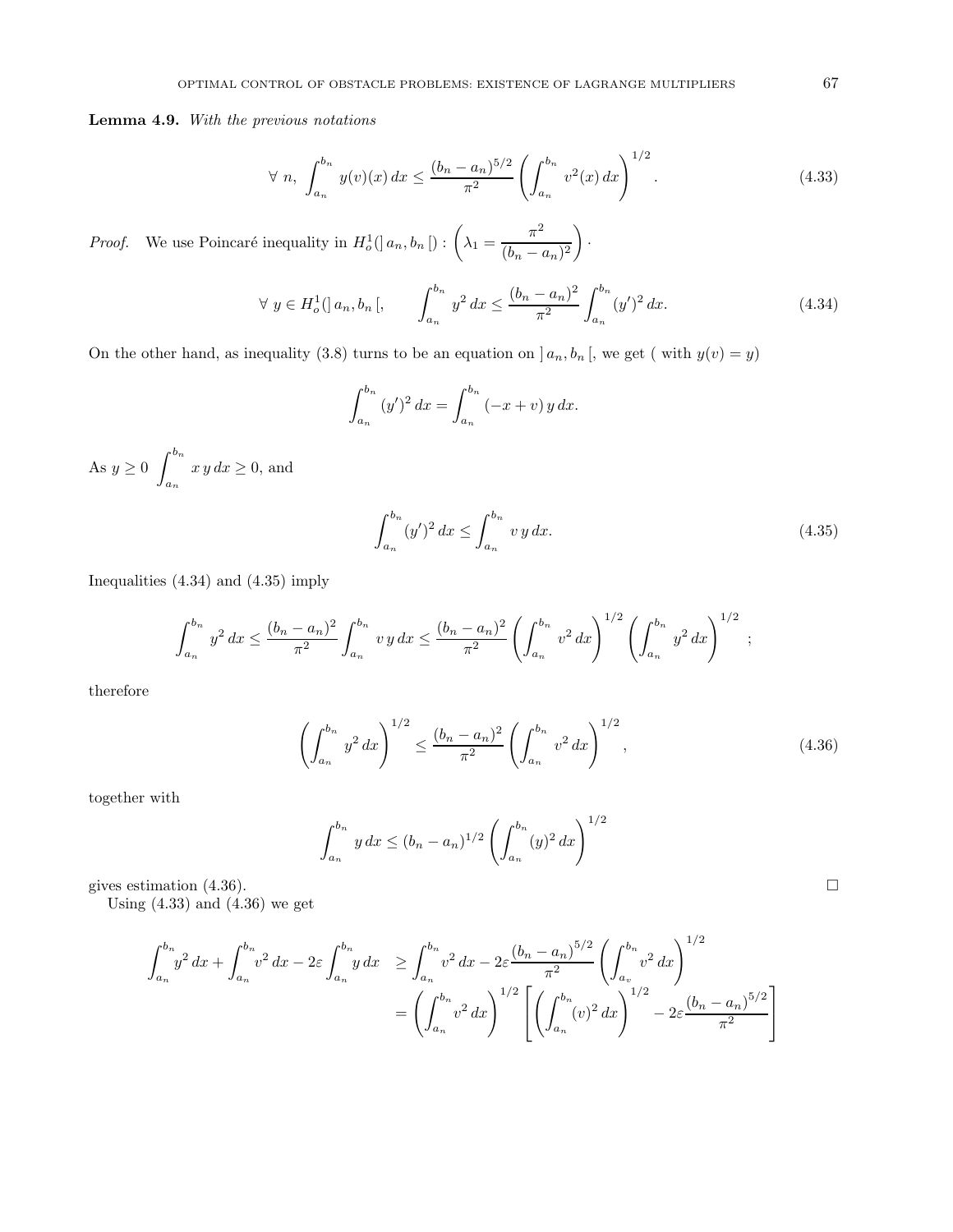that is finally

$$
\int_0^1 y^2 dx + \int_0^1 v^2 dx - 2\varepsilon \int_0^1 y dx \ge \sum_n \left( \int_{a_n}^{b_n} v^2 dx \right)^{1/2} \left[ \left( \int_{a_n}^{b_n} (v)^2 dx \right)^{1/2} - 2\varepsilon \frac{(b_n - a_n)^{5/2}}{\pi^2} \right].
$$
 (4.37)

We go back to the previous situation  $(a_n = a, b_n = b)$ .

**Lemma 4.10.** The function v which appears in the problem

$$
\begin{cases}\n-y'' = -x + v \text{ on } a, b [ , \\
y(a) = y(b) = 0 , \\
y(x) > 0 \text{ on } a, b [ ,\n\end{cases}
$$

satisfies

$$
\frac{(b-x)}{(b-a)} \int_{a}^{x} (\sigma - a) v(\sigma) d\sigma + \frac{(x-a)}{(b-a)} \int_{x}^{b} (b - \sigma) v(\sigma) d\sigma \ge \frac{1}{6} (x + (a+b))(x-a)(b-x). \tag{4.38}
$$

*Proof.* Let  $\varphi$  be the solution to

$$
-\varphi'' = v \text{ on } ]a, b[ , \varphi(a) = \varphi(b) = 0
$$

and  $\psi$  the solution to

$$
-\psi'' = x \text{ on } ]a, b[ , \psi(a) = \psi(b) = 0.
$$

As  $y(x) = \varphi(x) - \psi(x) \ge 0$ , we have

$$
\varphi(x) \ge \psi(x).
$$

The left hand side term in (4.38) is  $\varphi$ , the right hand side term is  $\psi$ .

With (4.37) it is sufficient to prove

$$
\forall n, \left( \int_{a_n}^{b_n} v^2 dx \right)^{1/2} \ge 2\varepsilon \frac{(b_n - a_n)^{5/2}}{\pi^2} \tag{4.39}
$$

to get (4.31). Thus, we set  $x = \frac{a+b}{2}$  in (4.38):

$$
\frac{1}{2} \left( \int_{a}^{\frac{a+b}{2}} (\sigma - a) v(\sigma) d\sigma + \int_{\frac{a+b}{2}}^{b} (b - \sigma) v(\sigma) d\sigma \right) \geq \frac{1}{16} (b - a)^2 (a + b) . \tag{4.40}
$$

Let be

$$
\theta(x) = \begin{cases} x - a & \text{if } x \in \left] a, \frac{a + b}{2} \right[, \\ b - x & \text{if } x \in \left] \frac{a + b}{2}, b \right[, \end{cases}
$$

then

$$
\int_{a}^{\frac{a+b}{2}} (\sigma - a) v(\sigma) d\sigma + \int_{\frac{a+b}{2}}^{b} (b - \sigma) v(\sigma) d\sigma = \int_{a}^{b} \theta(\sigma) v(\sigma) d\sigma
$$
  

$$
\leq \left( \int_{a}^{b} (\theta(\sigma))^{2} d\sigma \right)^{1/2} \left( \int_{a}^{b} v(\sigma) \right)^{2} d\sigma \right)^{1/2} = \frac{(b-a)^{3/2}}{2\sqrt{3}} \left( \int_{a}^{b} (v(\sigma))^{2} d\sigma \right)^{1/2}.
$$
 (4.41)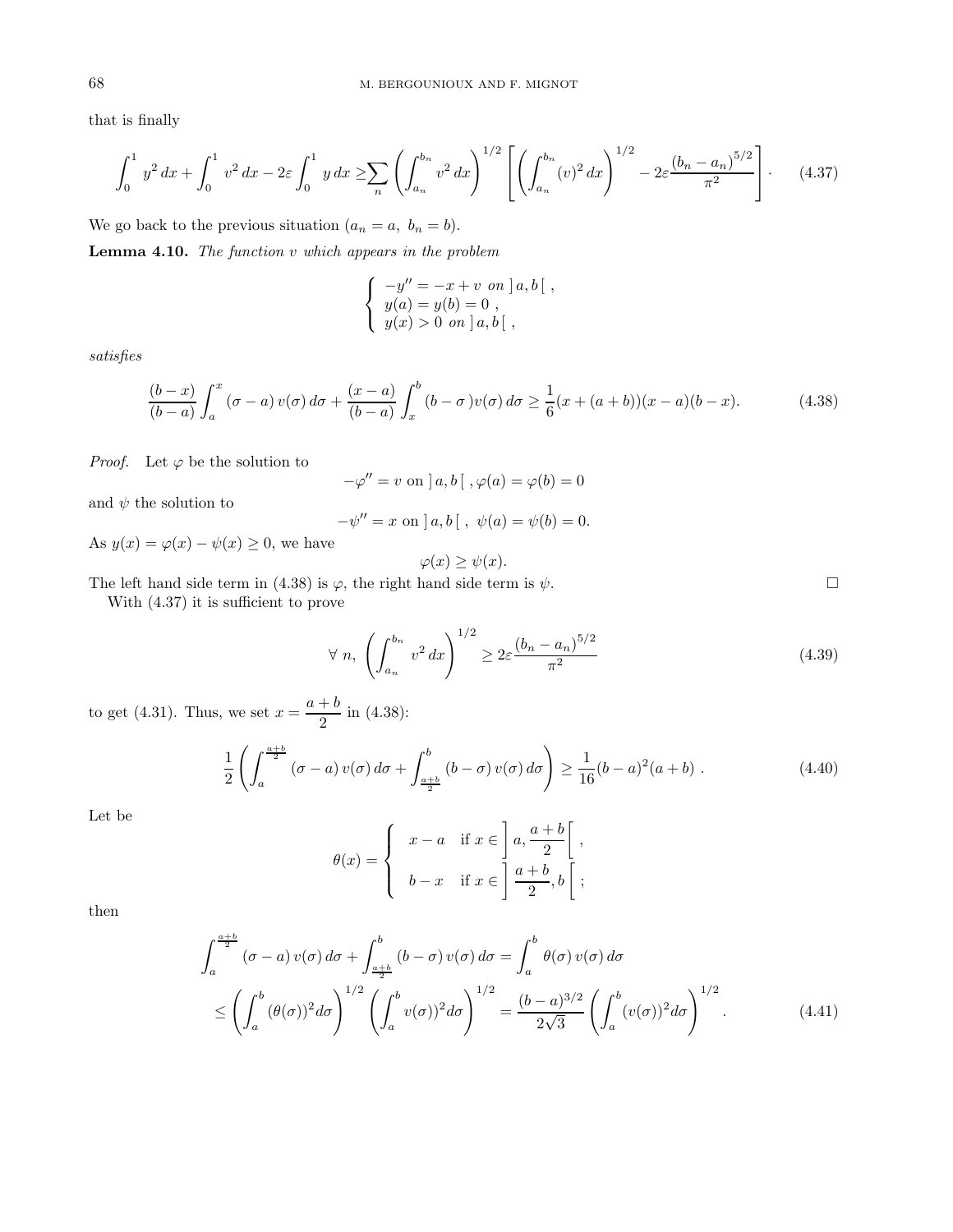Inequalities (4.40) and (4.41) give

$$
\frac{1}{16}(b-a)^2(a+b) \le \frac{1}{2\sqrt{3}}(b-a)^{3/2} \left(\int_a^b v(\sigma)^2 d\sigma\right)^{1/2}
$$

$$
\frac{\sqrt{3}}{8}(b-a)^{1/2}(a+b) \le \left(\int_a^b (v(\sigma))^2 d\sigma\right)^{1/2}
$$

$$
\frac{\sqrt{3}}{8}(b-a)^{3/2} \le \left(\int_a^b (v(\sigma))^2 d\sigma\right)^{1/2}.
$$
(4.42)

To get (4.39) it is sufficient to have

$$
\forall n \qquad \frac{\sqrt{3}}{8} (b_n - a_n)^{3/2} \ge 2\varepsilon \frac{(b_n - a_n)^{5/2}}{\pi^2}, \quad \frac{\sqrt{3}}{16} \cdot \frac{1}{\pi^2} \frac{1}{(b_n - a_n)} \ge \varepsilon.
$$

As  $0 \le a_n \le b_n \le 1$ ,

 $\frac{\sqrt{\varepsilon}}{16} \cdot \frac{1}{\pi^2} \geq \varepsilon$ 

is sufficient.  $\Box$ 

**Remark 4.11** (Discretized Problems)**.** Once the discretization processes have led to stiffness matrices that are M-matrices, and that assumptions of Theorem 2.5 are ensured, the convergence proofs are classical.

## 5. Conclusion

The question of existence of Lagrange multipliers for optimal control of variational inequalities is not an easy one. Our analysis let us think that there are usually no Lagrange multipliers (associated with the Lagrange system we have defined) for the infinite dimensional case. So, we answer partially to the open question set in [9]. In addition we hope we have contributed to clarify the relations between all the optimality systems that have been established via different techniques. Our opinion is that the most useful one (from a numerical purpose) is the one given by Ito and Kunisch [14], which makes precise what have been done in Barbu [2].

### **REFERENCES**

- [1] D.R. Adams, S. Lenhart and J. Yong, Optimal control of variational inequalities. Appl. Math. Optim. **38** (1998) 121-140.
- [2] V. Barbu, Optimal control of variational inequalities. Pitman, Boston, Res. Notes Math. **100** (1984).
- [3] M. Bergounioux, Optimal control of an obstacle problem. Appl. Math. Optim. **36** (1997) 147-172.
- [4] M. Bergounioux, Optimal control of problems governed by abstract variational inequalities with state constraints. SIAM J. Control Optim. **36** (1998) 273-289.
- [5] M. Bergounioux, Augmented lagrangian method for distributed optimal control problems with state constraints. J. Optim. Theory Appl. **78** (1993) 493-521.
- [6] M. Bergounioux and H. Dietrich, Optimal control of problems governed by obstacle type variational inequalities: A dual regularization-penalization approach. J. Convex Anal. **5** (1998) 329-351.
- [7] M. Bergounioux, M. Haddou, M. Hintermueller and K. Kunisch, A comparison of interior point methods and a Moreau-Yosida based active set strategy for constrained optimal control problems. Report 98-15 Université d'Orléans (1998).
- [8] M. Bergounioux and H. Zidani, Pontryagin principle for problems governed by parabolic variational inequalities. SIAM J. Control Optim. **37** (1999) 1273-1290.
- [9] A. Bermudez and C. Saguez, Optimal control of variational inequalities. Optimality conditions and numerical methods. Collection Free Boundary Problems, Application and Theory, Vol. IV. Maubusson, Res. Notes Math. **121** (1984) 478-487.
- [10] A. Bermudez and C. Saguez, Optimal control of a Signorini Problem. SIAM J. Control Optim. **25** (1987) 576-582.
- [11] P.G. Ciarlet and P.A. Raviart, Maximum principle and uniform convergence for the finite element method. Comput. Methods Appl. Mech. Engrg. **2** (1973) 17-31.